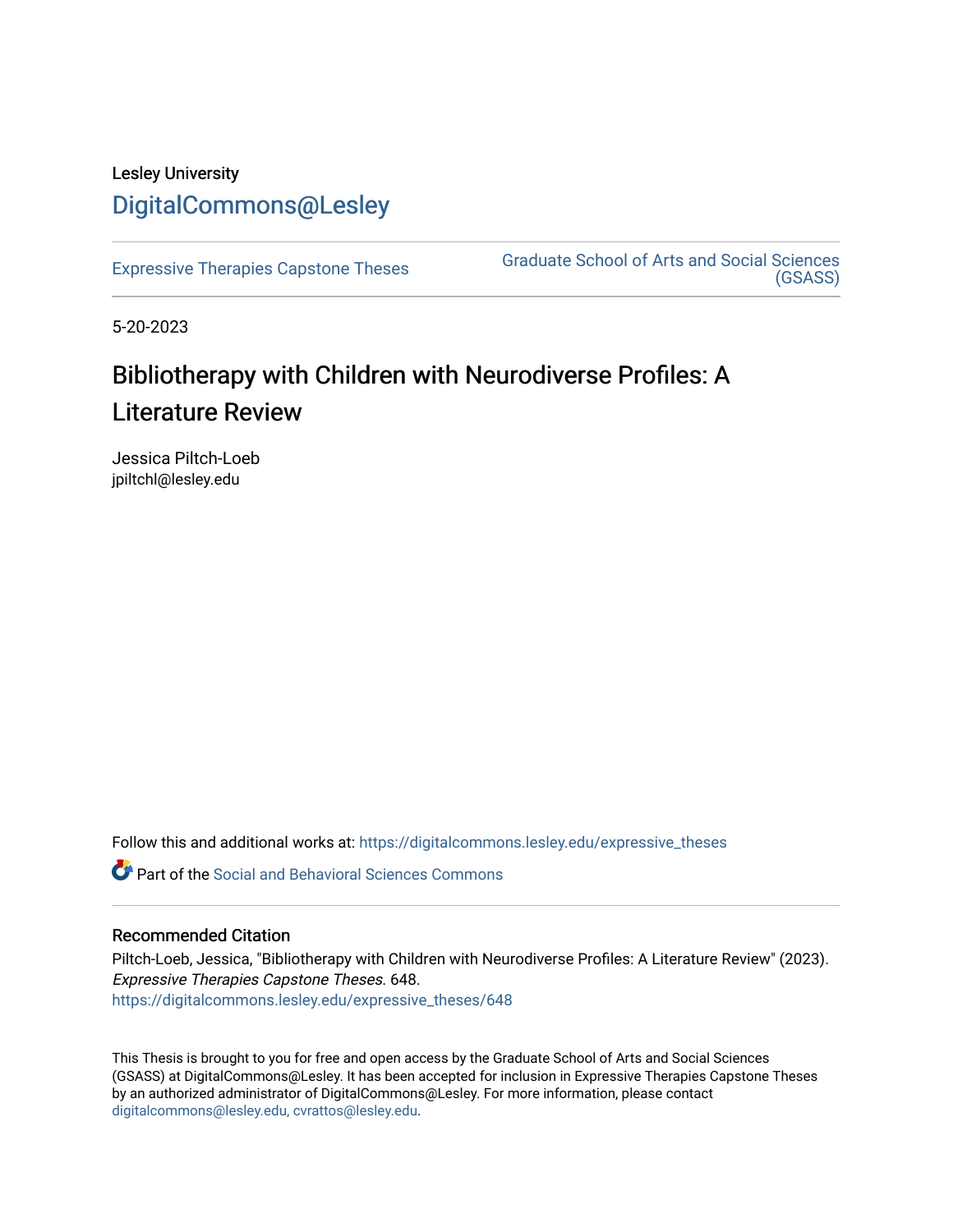Bibliotherapy with Children with Neurodiverse Profiles:

A Literature Review

Capstone Thesis

Lesley University

May 15, 2022

Jessie Piltch-Loeb

Expressive Arts Therapy

Lee Ann Thill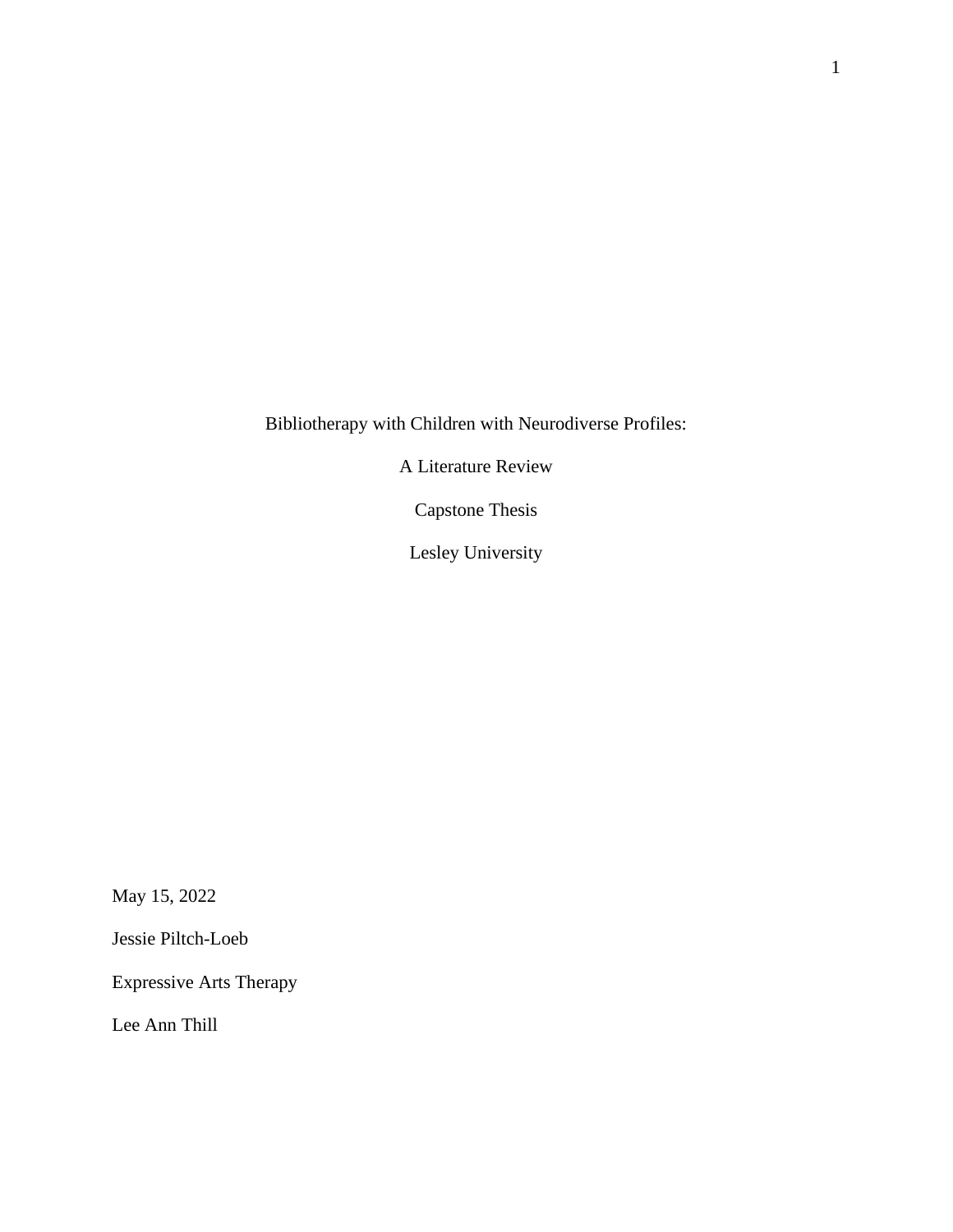## **Abstract**

Expressive arts therapy interventions are continuing to gain recognition as a means of healing for individuals with a wide range of diagnoses. Bibliotherapy is a particularly under researched modality of the expressive arts, leaving ample opportunity for future research on both reading and writing interventions. While bibliotherapy may not be a widespread subject of study, preliminary research shows that reading and writing therapies can promote emotional well-being for individuals dealing with mental illness. Children with neurodiverse profiles (NP) are more likely to be diagnosed with psychiatric disorders such as depression, anxiety, bipolar disorder, and schizophrenia, than neurotypical children. Although previous research has suggested that bibliotherapy is an effective form of treatment for individuals with these diagnoses, the impact of reading and writing therapies on children with NP is significantly understudied. Given the correlation between NP and mental illness, the positive effects of bibliotherapy for individuals with mental illness could possibly translate to children with NP. However, it is crucial to consider the individual needs and learning styles of individuals with NP, such as their struggles and limitations in reading, writing, language, and processing. This literature review examines relevant research on three topics: the relationship between NP and mental illness, bibliotherapy as treatment for mental illness, and limitations and considerations of reading and writing for children with NP, in order to further understand how bibliotherapy could be used with children with NP.

*Keywords*: neurodiverse profiles, mental illness, bibliotherapy, reading therapy, poetry therapy *Author Identity Statement*: The author identifies as a white woman who has been diagnosed with a specific learning disability (dyslexia).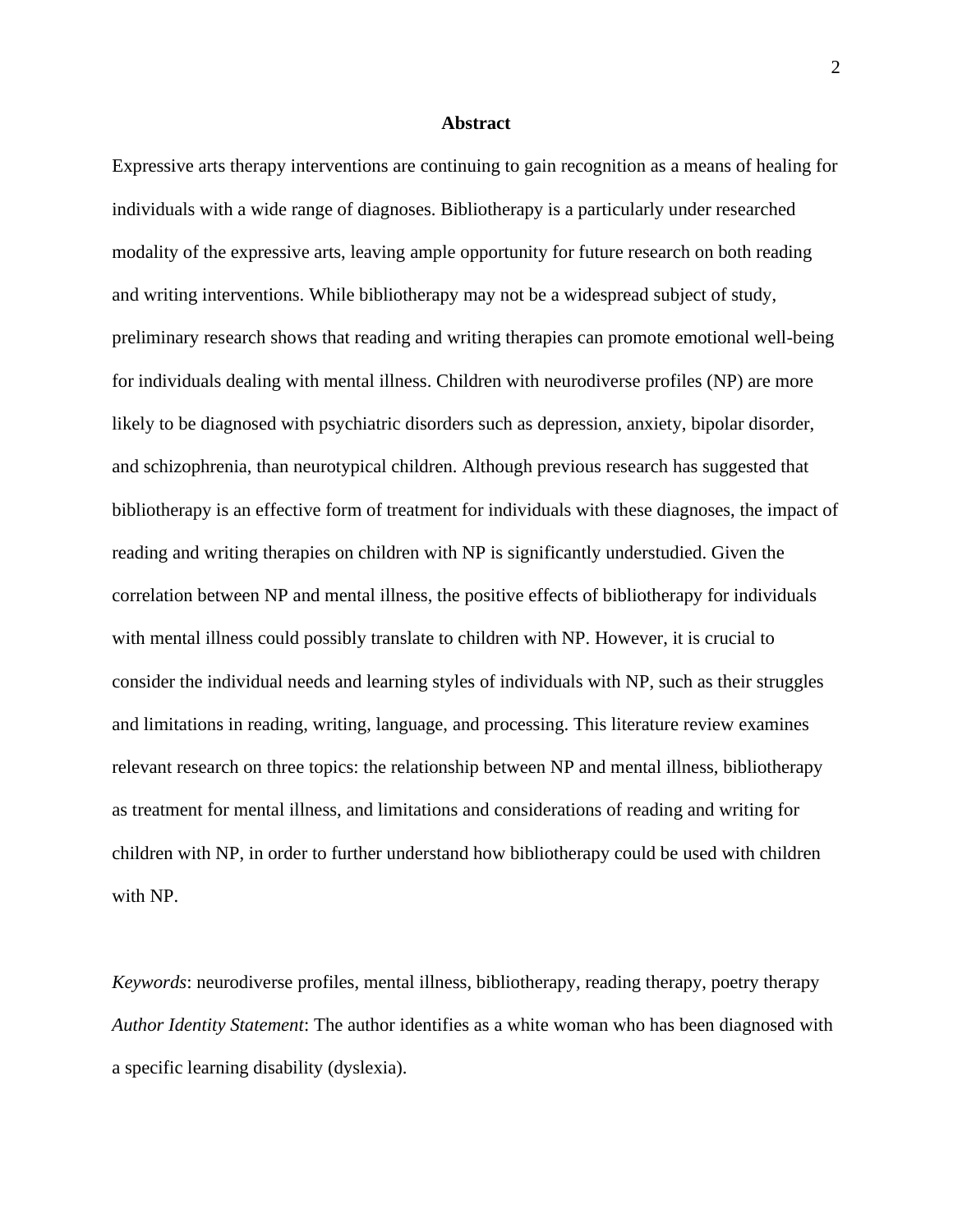Bibliotherapy with Children with Neurodiverse Profiles: A Literature Review

## **Introduction**

Children with neurodiverse profiles (NP) are more likely to struggle in the development of literacy skills than neurotypical children. This makes it more difficult to communicate thoughts, feelings, and needs both verbally and through written means (Clendon, 2021). These difficulties have a significant impact not only on a child's academic abilities, but on their social interactions and interpersonal functions. NP have been linked to an increased likelihood of mental illnesses (Nalavany, Carawan & Brown, 2011) and behavioral struggles (Barowsky & Austin, 2013).

The expressive arts therapies have been used in numerous settings with children with a wide range of NP (LDRFA, 2022). The process of creating art allows individuals with complex social and developmental needs the opportunity to work on their social and cognitive skills in a creative way, allowing them to process difficult emotions in a safe and healthy manner (Parvathi, 2020). This form of therapy also allows participants an opportunity to use visual skillsets instead of relying solely on verbal and written means (LDRFA, 2022). The expressive arts therapies rely mainly on a client's willingness to be creative, which allows for some separation from the need to explain one's inner thoughts and feelings with words (LDRFA, 2022). This is why the expressive arts can be used with such a wide range of individuals, as it can be adapted to meet the needs of whoever is participating (LDRFA, 2022).

Bibliotherapy is a subcategory of the expressive therapies in which therapists utilize books, literature, storytelling, and creative writing in individual and group treatment. Bibliotherapy has been researched as a tool in treatment for individuals with a wide range of mental health struggles (Sevinç, 2019). While the amount of research on the expressive arts is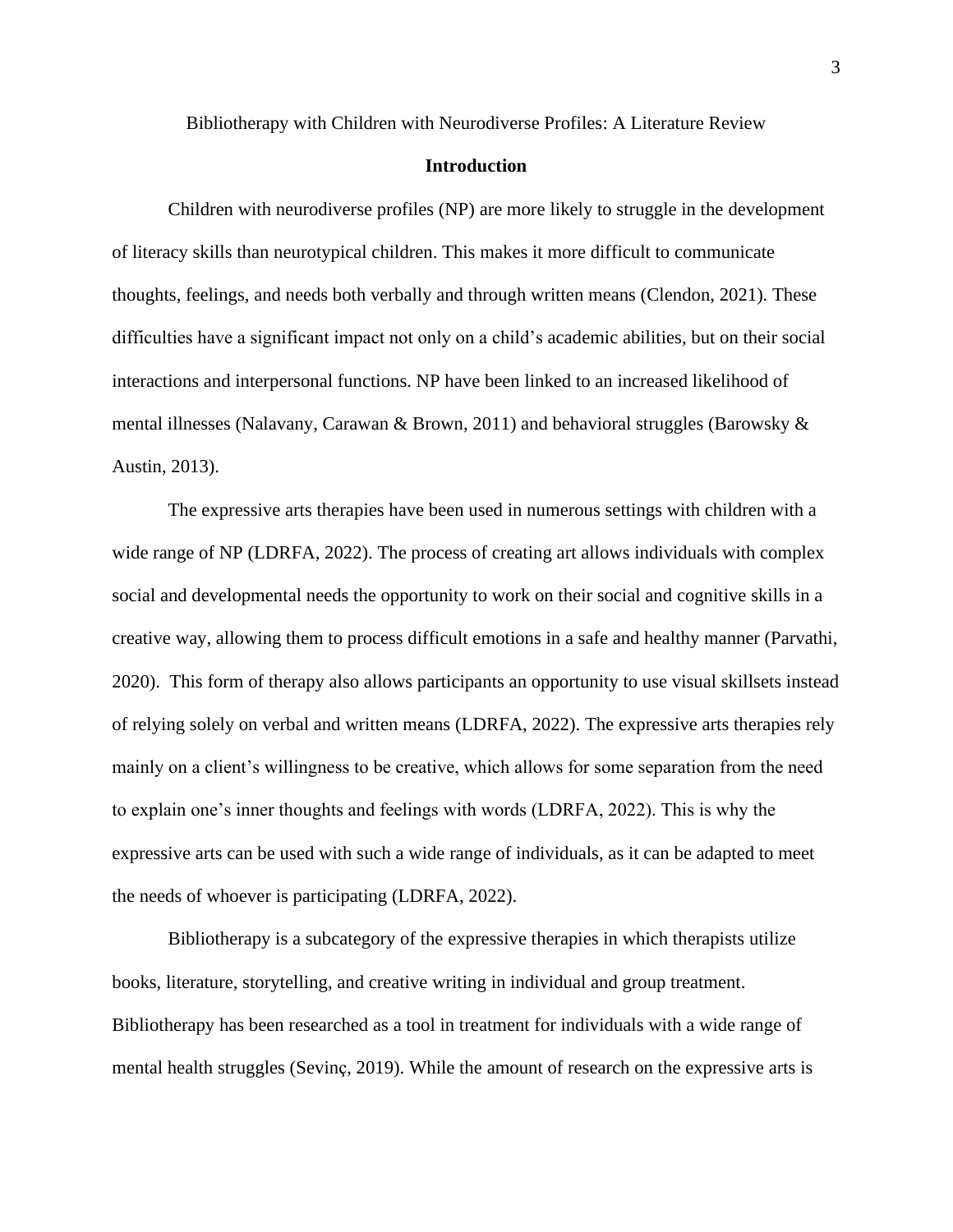increasing, including how expressive arts interventions have been used with children with NP, the use of bibliotherapy with children with NP is understudied. While there is not significant research on the effectiveness of this form of treatment for this population, preliminary findings suggest that bibliotherapy interventions could make a positive impact on individuals with mental illness, helping to treat a number of psychiatric symptoms including depression, anxiety, and grief and trauma responses (Sevinç, 2019). Given that children with NP are more likely to have mental illness, there is potential that bibliotherapy interventions could benefit children with NP.

## **Methods**

Research was collected using Lesley University's library database. All articles were retrieved either directly through the database or through other articles used in this review. Sources were limited to peer reviewed articles, academic publications, and websites of established organizations. Sources came from disciplines beyond the expressive arts, mental health, and psychology, such as educational research regarding language and cognition, to address ways in which interventions can be adapted for those with NP. Research used in this thesis focused on studies and reviews concerning characteristics and challenges of individuals with specific neurodiverse profiles, depictions and experiences of mental illness, and conceptualization of and engagement with bibliotherapy interventions. Main search terms included: neurodiversity in children, autism and mental illness, learning disabilities and mental illness, reading and mental health, writing and mental health, and bibliotherapy and mental health. References were organized in folders based on the three topics within this thesis, neurodiversity and mental illness, bibliotherapy and mental illness, and reading and writing considerations for individuals who are neurodiverse.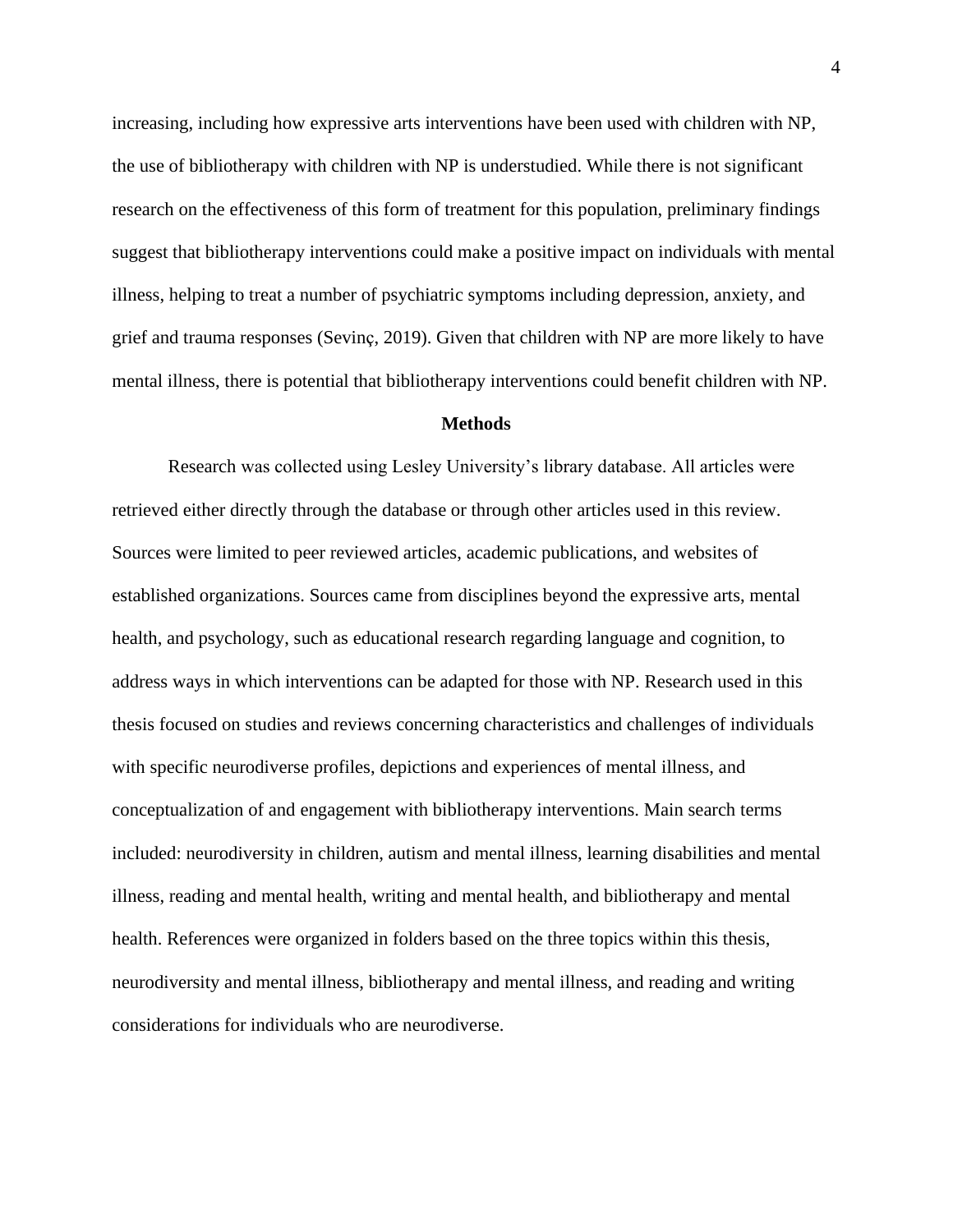## **Literature Review**

This thesis will delve into three separate but related topics in order to consider how bibliotherapy may be beneficial for children with NP. These topics are: the prevalence of mental illness in children with NP; the benefits of bibliotherapy for individuals with mental illness; and the challenges of reading and writing for children with NP. Exploring these three topics will help formulate an understanding of the potential benefits of bibliotherapy for children with NP and how to best meet their individual needs based on knowledge of their reading and writing struggles. In understanding how bibliotherapy can be used with children with NP, therapists and educators may gain greater insight into a form of treatment for this population. This knowledge may also provide this population with an opportunity to turn an immense struggle, that of language and verbal and written communication, into a source of confidence and happiness.

## **Background of Neurodiverse Profiles: Definition and Prevalence**

NP include a wide range of diagnoses such as specific learning disabilities like dyslexia or dyscalculia and neurodevelopmental or neurological disorders such as autism spectrum disorder (ASD) and attention deficit hyperactivity disorder (ADHD). Some diagnoses, such as ADHD and specific learning disabilities, are commonly comorbid (Hendren et al., 2018). According to The National Center for Learning Disabilities, NP occur in approximately one in five children, although only a small percentage of those children receive proper specialized education that meets their needs (NCLD, 2019). The Center for Disease Control and Prevention (CDC) reported that 17% of children in the United States were diagnosed with some sort of "developmental disability," including learning disabilities, intellectual disabilities, and autism, between 2009 and 2017 (Zablotsky et al., 2019).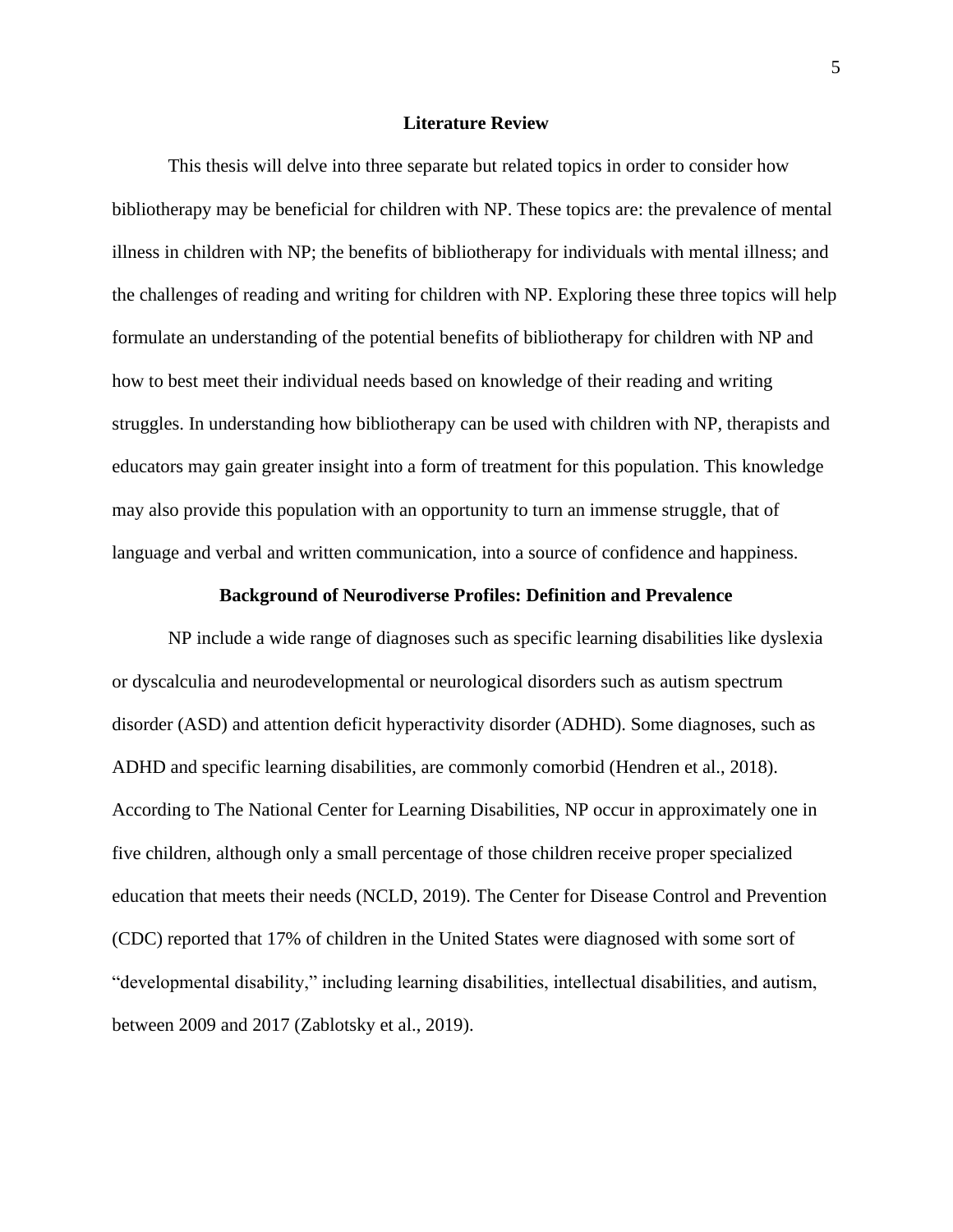#### **Background of Neurodiverse Profiles: Biologic and Environmental Causes**

While there is no single known cause of NP, research has shown that there are numerous biological and environmental factors to consider that influence certain types of NP such as learning disabilities, ASD and ADHD (NCLD, 2014). Specific learning disabilities, while not strictly genetic, do have a genetic component, as they may be common among numerous members of a single family. Both prenatal and postnatal traumas, such as substance use during pregnancy or deprivation of nourishment, may lead to the development of learning disabilities (NCLD, 2014). Researchers have also linked some cases to neuropsychological dysfunction, stress hormones, and disturbances in the central nervous system (Barowsky & Austin, 2013).

While specific learning disabilities are not the same as developmental disabilities, such as ASD, the biological factors are similar (NIH, 2022). Although ASD is not strictly caused by genetics, there is a recognized genetic factor in the development of the disorder. Families with one child with ASD are more likely to have another child with the same disorder than other families, and identical twins are likely to both develop ASD if one twin has developed it (NIH, 2022). Inhibited brain development caused by trauma during birth, such as premature delivery, is common among individuals with ASD. A wide range of genetic variations and mutations, starting as early as egg fertilization, are considered related to the development of ASD (NIH, 2022).

Though NP are often considered through a biological scope, there are also numerous environmental factors that exacerbate symptoms. Adverse experiences during numerous stages of both prenatal and postnatal development can "alter the trajectory in an individual's socialemotional, behavioral and learning skills" (Barowsky & Austin, 2013 pg. 3). It is also possible for environmental factors to impact a child's neurological development. For example, cognitive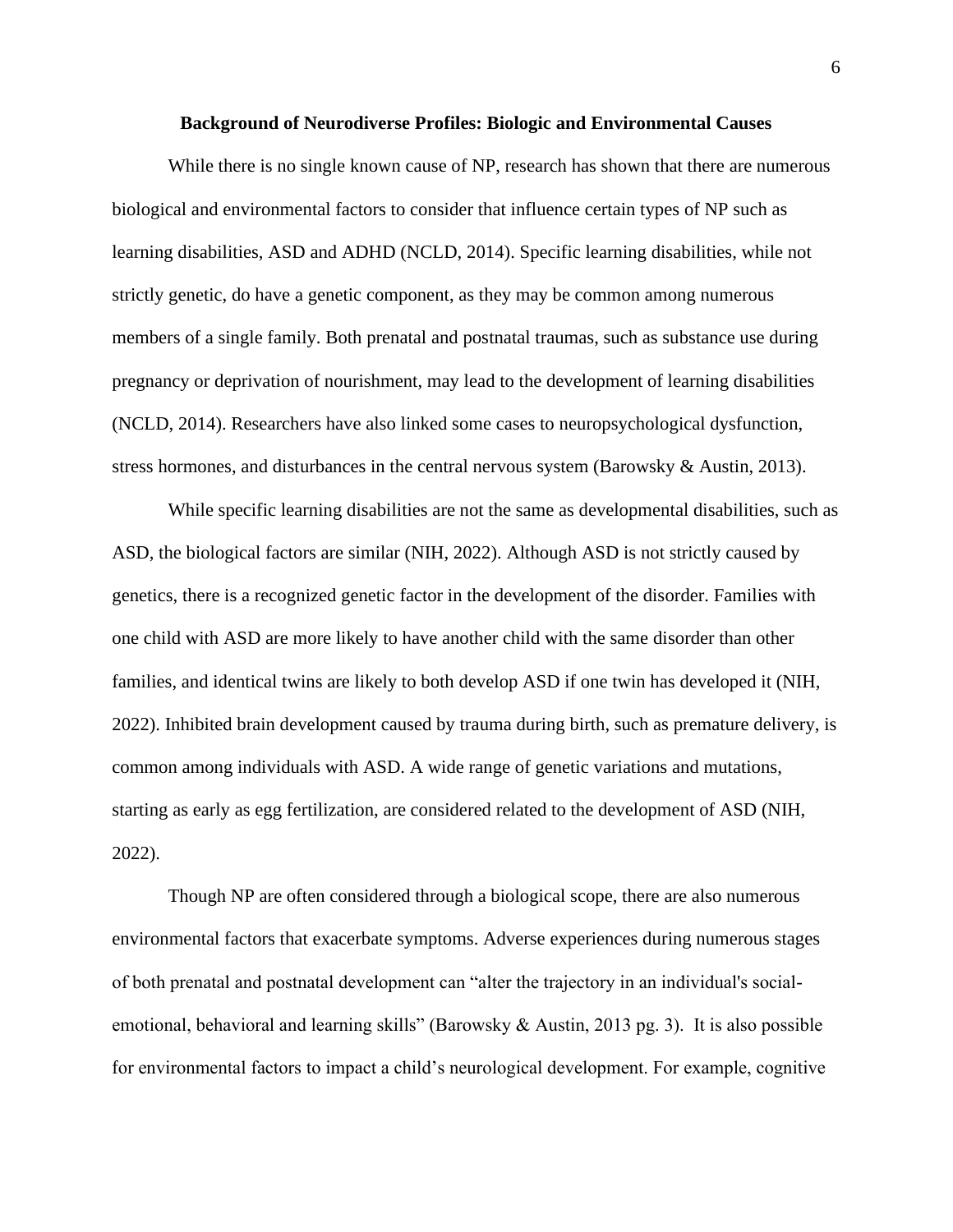and language development is likely to be delayed or impeded when a child is maltreated or malnourished. Smithgall (2004) estimated that children who were maltreated were developmentally behind their school grade by 1.5 years, due to delayed verbal and communication skills. Similarly, older adolescents who were continuously maltreated in their childhood were likely to be behind their peers in reading skills by three or four grade levels (Mallet, 2014). Raschle et al. (2011) confirmed the presence of structural differences in the brain of children with dyslexia before and after their reading development. There is also evidence that variations in the central nervous system can compromise learning and emotional abilities (Mangina & Beuzeron, 2009).

Blair (2002) suggested that "rather than pointing toward temperamental nature or environmental nurture… it is more accurate to think of how combined actions of nature and nurture influence propensities toward particular developmental trajectories" (pg. 118). So while both environmental and biological factors exist in the development of NP, it is likely a combination of factors have led to an individual's development (Barowsky & Austin, 2013).

## **The Relationship Between Neurodiverse Profiles and Mental Health**

Individuals with specific learning disabilities (SLD) are more likely to struggle with a wide range of disorders such as depression, anxiety, bipolar disorder, and schizophrenia (Nalavany, Carawan & Brown, 2011). According to Strang (2011), psychiatric comorbidities are especially common among children with ASD, affecting nearly 72%. The complex relationship between NP and mental health is crucial to understand, given that struggles in both domains impact educational, social, and emotional performance to an extent greater than the individual parts (Barowsky & Austin, 2013).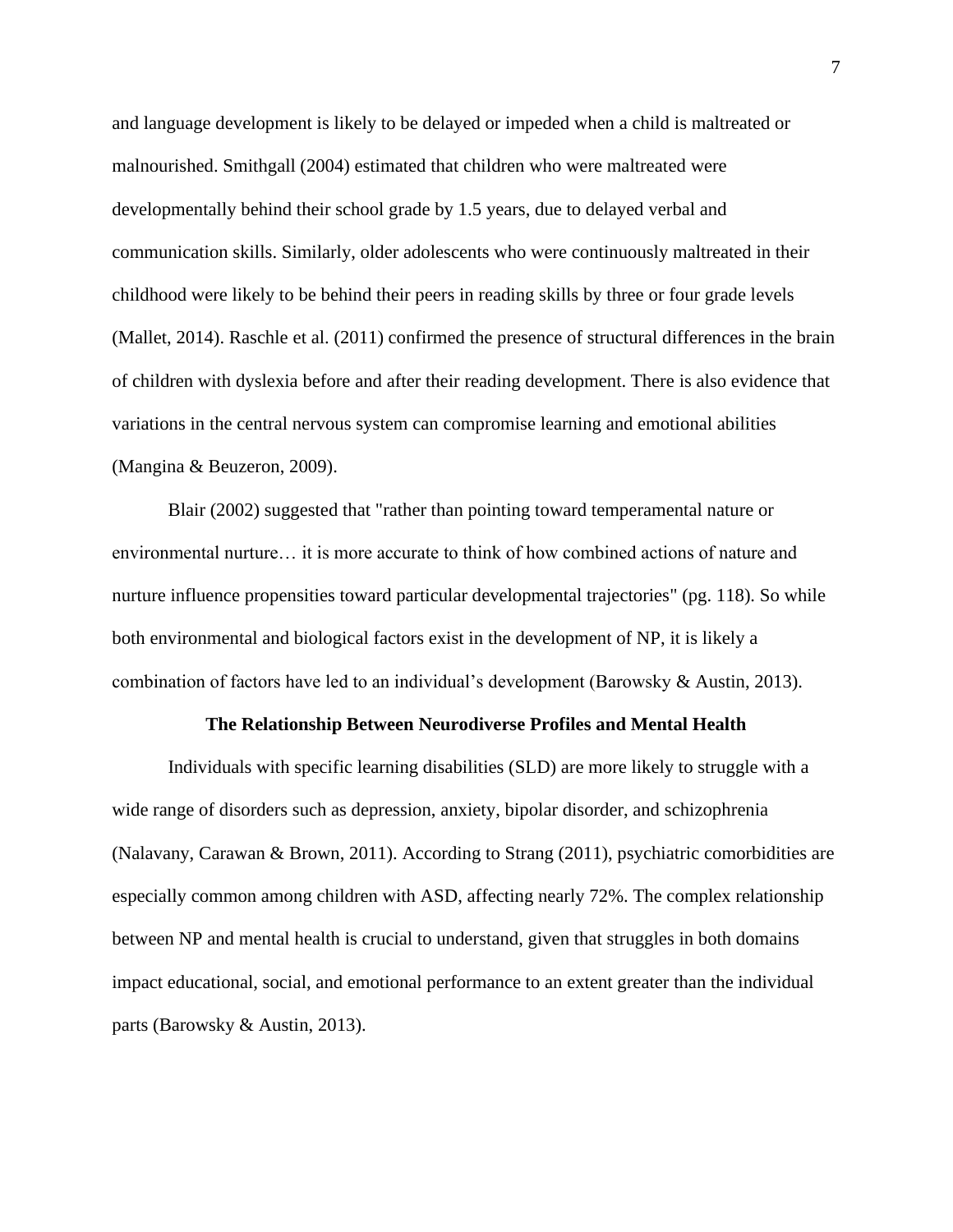Students with NP often have increased levels of stress due to the obstacles they face in understanding and completing academic assignments (Fuller-Thompson, Carroll & Yang, 2017). A failure to achieve academic expectations, accompanied by increased emotional lability perpetuates an adverse bi-directional relationship between the child and the environment in which there is reciprocity in the degree of emotional disability and academic achievement (Barowsky & Austin, 2013). Pollak (2005) suggested that students with dyslexia may experience mental health issues more so than their neurotypical peers because they feel "different," taking longer to understand schoolwork and assignments, causing low self-esteem and negative selfimage. These feelings often lead to students comparing themselves to their peers without NP, blaming themselves, and labeling themselves as "stupid" or "incapable" (Fuller-Thompson et al. 2017). This may lead students with NP to give up on assignments or look for an escape, such as dropping out of school.

In addition, children with learning disabilities are more likely to face bullying and peer victimization than neurotypical children (Hendren et al., 2018). While many children with NP have faced adversity in their lives, they may not have learned or implemented coping strategies to help them deal with it effectively (Hagarty & Morgan, 2020). So, not only are children with NP at higher risk of struggling with their mental health, they are less likely to be able to communicate their struggles to their parents, guardians, and educators. The difficulties children with NP face in comprehending and expressing their thoughts and emotions may have a more significant impact on their well-being given the fact that they are already struggling in educational domains (Hendren et al., 2018). Below, the most common mental health challenges faced by children with NP are explored in more detail.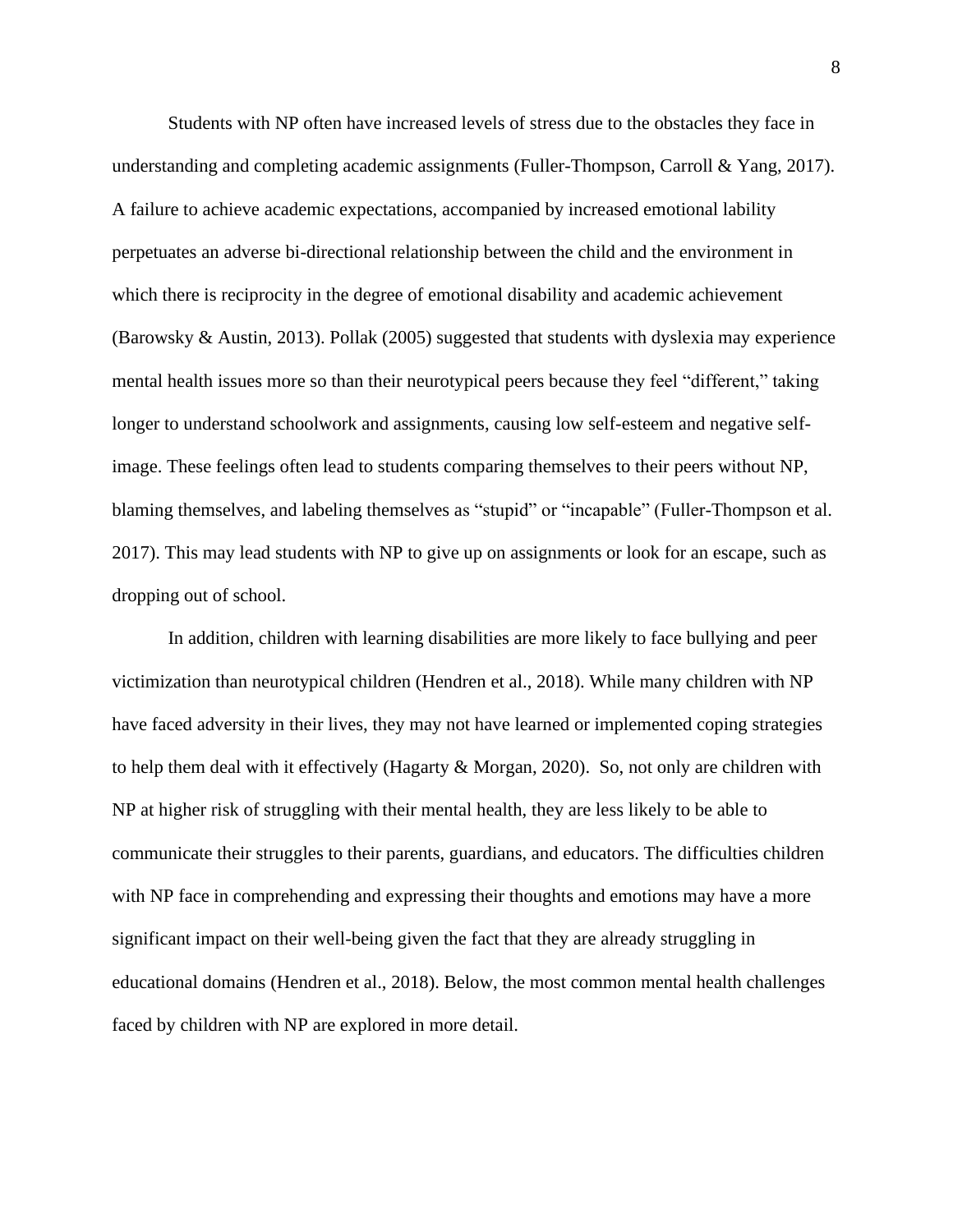## *Anxiety*

While anxiety is one of the most prominent psychiatric disorders in children, it is especially common in children with NP (Barowsky & Austin, 2013). A study from Strang et al. (2012), which used a sample of 95 children diagnosed with ASD, found that over 90% of participants had either clinical or close to clinical levels of anxiety. Despite a relatively small sample size, this was a significant finding considering that only approximately 24% of the general population reported these levels of anxiety. Hendren et al. (2018) reported that children with reading disorders (RD) often express far greater levels of generalized anxiety than their peers without RD.

In their study focusing on psychiatric comorbidities in children with reading disorders (RD), Grills-Taquechel et al. (2012) found there to be a "bi-directional" relationship between anxiety and reading. This means that "reading problems associated with RD can lead to anxiety as a result of the experience of school failure", while at the same time, "anxiety distracts from learning and interferes with cognitive processes necessary for reading, leading to potential RD" (Hendren et al., 2018, pg. 5). Although school and schoolwork related anxiety and generalized anxiety are closely related and oftentimes comorbid, they are two separate issues (Hendren et al., 2018). However, both forms of anxiety are common experiences for children with RD. While many aspects of mental health are thought to be biologically based, Whitehouse, Spector, & Cherkas (2009) suggest that anxiety in individuals with NP may have psychological origins based on environmental factors. For example, a child with NP who is forced to learn in a traditional classroom setting will likely have higher levels of anxiety than a child with NP who is learning in a special education classroom (Barowsky & Austin, 2013).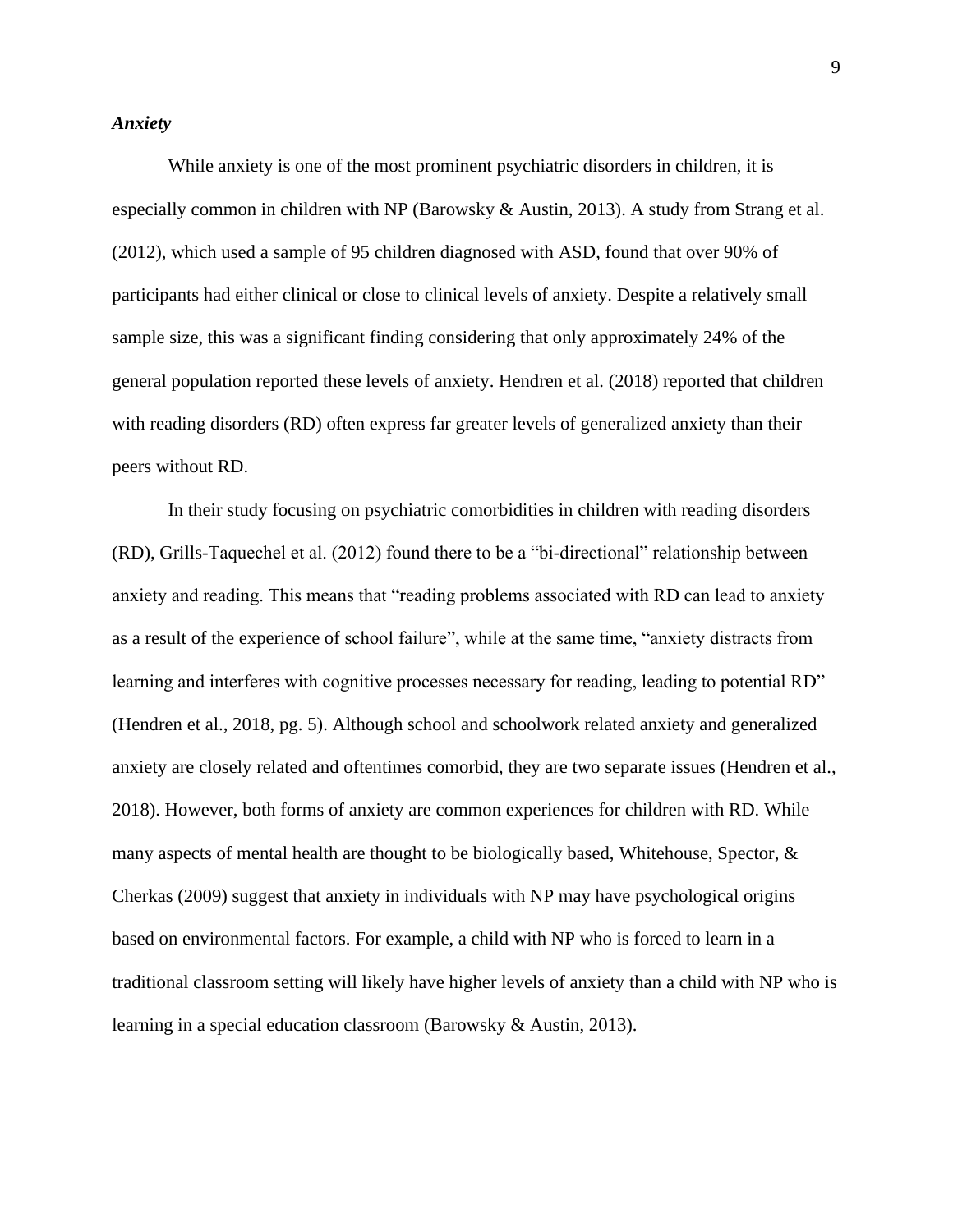## *Depression and Suicidality*

Depression is another widespread issue among children with NP. Strang's et al. (2012) found that 70% of children with ASD reported feelings of depression, which is in contrast to the general population, in which approximately 6% reported the same feelings. Individuals with NP are more likely to experience several depressive symptoms, including low self-esteem or selfhatred, which may result in suicidal ideations (Fuller-Thompson et al., 2017) and self-injurious behaviors (Strang et al., 2012). Developing research suggests that children with NP may have a hindered ability to process emotion, leading to self-deprecating thoughts and actions. In addition, the increased likelihood of children with NP facing negative social experiences, such as bullying, may contribute to an increased likelihood of depression (Hendren et al., 2018).

There is a significant link between individuals with NP and suicidal ideations and attempts. Fuller-Thompson et al. (2017) found that individuals with SLD were more likely to report feelings of suicidality, and were 46% more likely to have attempted suicide than those without SLD. In addition, children with learning disabilities are naturally more likely to have personality traits that are linked to suicidal thoughts and attempts, such as impulsivity, interpersonal conflicts, social withdrawal, and anger management issues (Mazher, 2018).

#### *Specific Mental Disorders*

While there is limited information on the prevalence of specific mental disorders, including bipolar disorder and personality disorders, in those with NP, preliminary research suggests a connection. In Barowsky and Austin's study (2013), which used psychological records to determine the co-occurrence of emotional issues among those with learning disabilities, almost all of the 170 participants had a mood disorder, while just under 3% had a diagnosed personality disorder. The latter's low percentage was likely due to the adolescent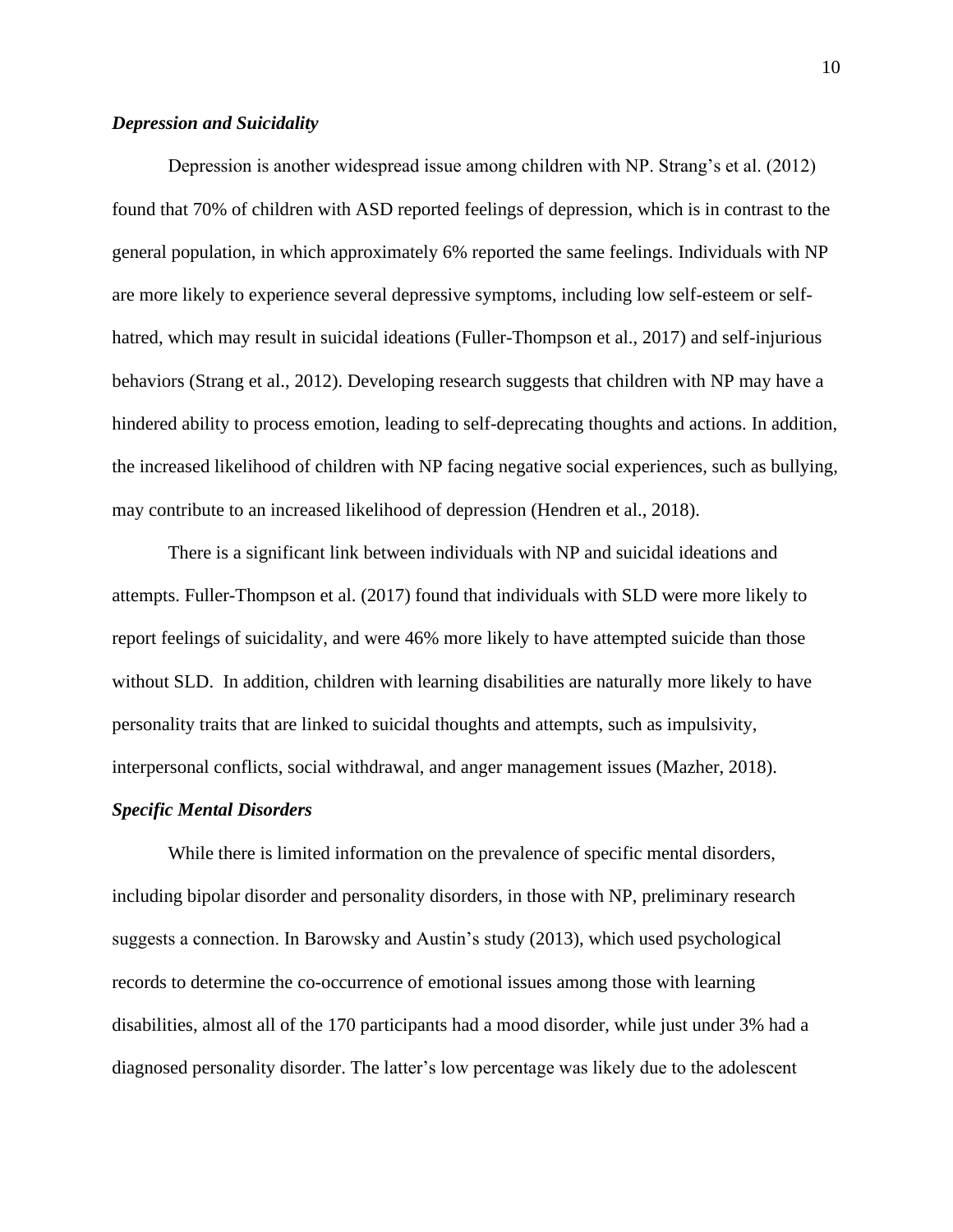population, as most personality disorders are not diagnosed until after the age of 18 (Barowsky & Austin, 2013).

While the information on this comorbidity is limited, researchers have recognized a pattern of learning disabilities in those with schizophrenia (Pearce, 2017). A study from Revheim et al. (2014) found that 70% of adults with schizophrenia met the criteria for a reading disorder. This is significant given that the majority of cases of schizophrenia are not diagnosed until adulthood (Hendren et al., 2018). This means that individuals who had not been formally diagnosed may still meet the criteria for a reading disability. Pearce's research (2017) on learning disabilities and mental health supported this finding, stating that both schizophrenia and bipolar disorder are more commonly found in those with learning disabilities than those without. However, Pearce did not specify whether individuals with schizophrenia and bipolar disorder were often later diagnosed with learning disabilities, or if individuals with learning disabilities were later diagnosed with schizophrenia or bipolar disorder.

## *Behavioral and Conduct Disorders*

Having NP increases the risk for several behavioral issues and conduct disorders. Barowsky and Austin (2013) state that "some researchers report data that suggests that reading problems and behavior problems serve as risk factors for each other" (pg. 3). Children with NP often show signs of disruptive and impulse control issues and conduct disorders, including oppositional defiance disorder (ODD). It is critical to consider that many studies have found that these behavioral issues often develop subsequent to the diagnosis of a learning disability (Hendren et al., 2018). This may be due to the fact that many individuals with learning disabilities have trouble communicating verbally, thus leading them to act out physically. Academic and social frustrations also may lead to feelings of anger and subsequent aggression.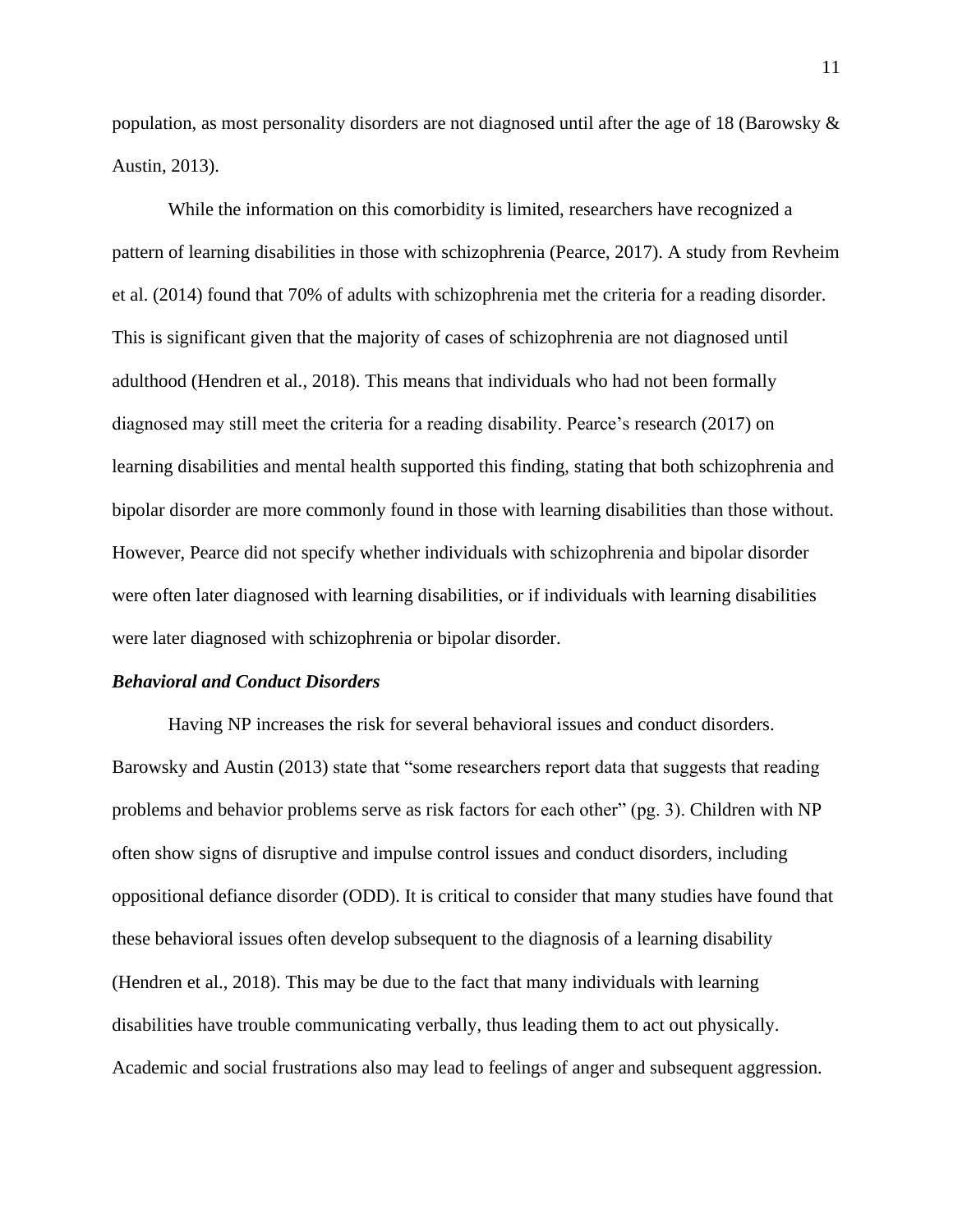An individual's experiences of neurodiversity can affect all aspects of their life, and these behavioral issues can be "exhibited across both academic and non-academic settings" (Hendren et al., 2018, pg. 5). It is also thought that many adolescents who have been suspended or expelled due to offending behaviors have undiagnosed learning disabilities (Mallett, 2014). Subsequently, adolescents with NP are more likely to drop out of high school or be arrested while still in high school (Mallett, 2014).

#### **Bibliotherapy and Neurodiverse Profiles: Background**

Therapists may provide clients with literature and reading materials that reflect the struggles they are facing so as to allow them to feel understood and to better understand their own situations (Sevinç, 2019). Additionally, therapists may lead clients through a wide range of creative writing and poetry interventions, which allow clients to express themselves with written or spoken words in metaphorical or poetic ways (LDRFA, 2022). Bibliotherapy allows for clients to distance themselves from having a direct conversation about their traumas and hardships, while still using language to express themselves (De Vries, 2017). Turning words and conversations into creative interventions allows for the heart of the matter to be addressed, while not forcing individuals to recount difficult memories and retraumatizing them (Sharma, 2019).

Using bibliotherapy as treatment for children with NP is potentially an overlooked topic of research for two main reasons. The first reason is that bibliotherapy is a relatively understudied modality of the expressive arts therapies in general, and the expressive arts therapies are already relatively understudied compared to traditional forms of therapy (Kempler, 2003). Secondly, using bibliotherapy with children who struggle with NP may at first seem counterintuitive and challenging, as the modality calls for the creative use of language, something that is already difficult for this population (Ion, 2021). Not only that, but the idea of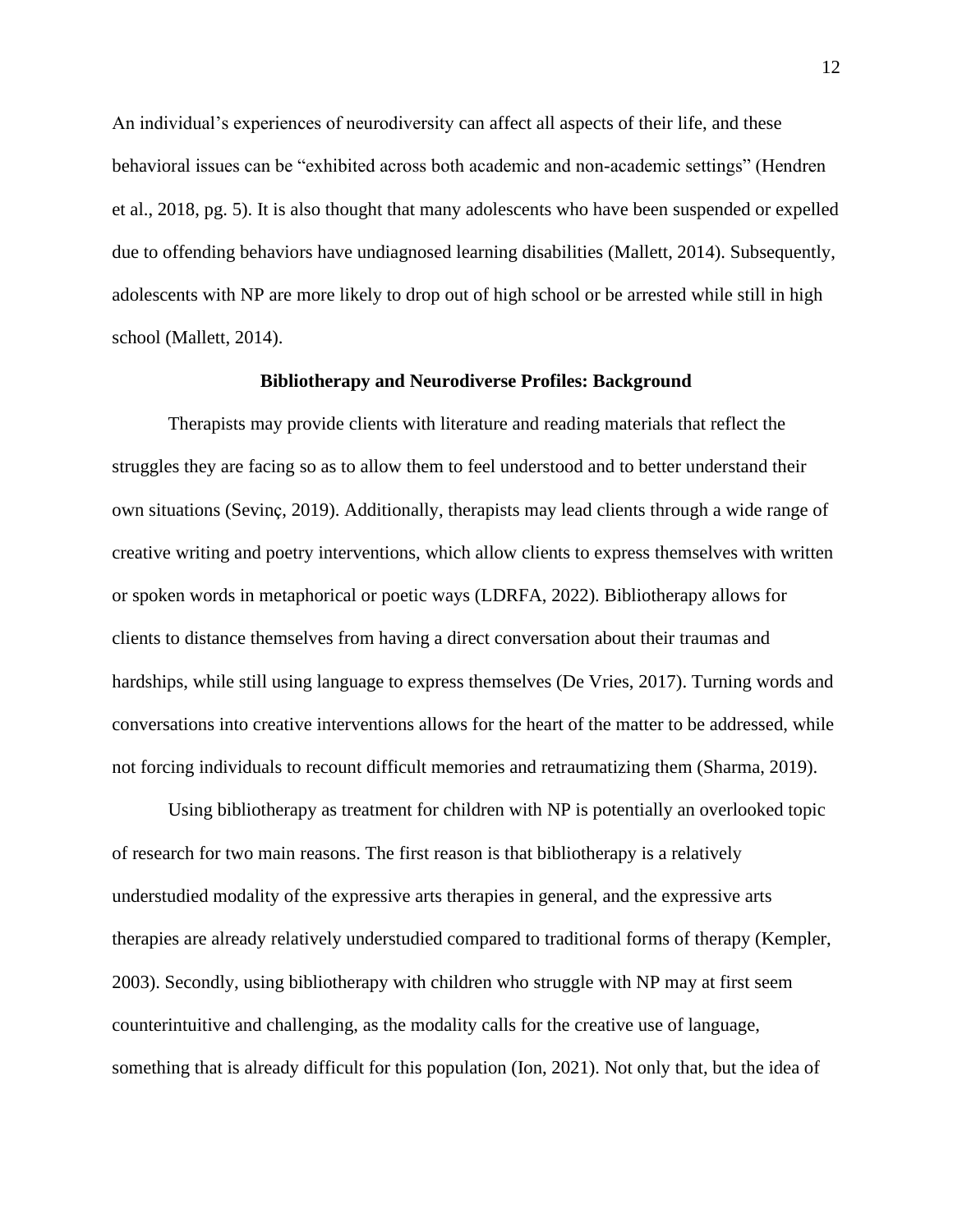bibliotherapy may seem intimidating to many clients, not just those with NP, as it relies on using language as a form of expression which is not called for in the other expressive arts modalities.

While the use of bibliotherapy with children with NP may be relatively under researched, preliminary studies and literature have provided promising insight into the positive impacts of a wide range of bibliotherapy interventions with children with ASD (Minaabad, 2020), intellectual disabilities (Mehdizadeh & Khosravi, 2018), and ADHD (Sapra, 2019). When bibliotherapy interventions are introduced in understandable and meaningful ways, they may provide children with NP with feelings of mastery and increased self-esteem (LDRFA, 2022). In addition, these interventions can act as a means of verbal or written communication, which may not have been accessible for this population in a non-therapeutic and creative setting (LDRFA, 2022). While bibliotherapy interventions may not be a common form of treatment for children with NP, they are often used with individuals facing a wide range of trauma, emotional disturbances, and mental illnesses (Sevinç, 2019).

#### **Reading Therapy and Mental Illness**

Reading therapy, a subcategory of bibliotherapy in which healing is facilitated through literature, storytelling, and other reading materials, can be especially useful in combatting feelings of hopelessness, helplessness, and worthlessness, all of which are common in those with depression (Sevinc, 2019). It is helpful to read material in which clients can relate to their own life and experiences so as to gain a greater understanding of themselves. Literature is also a particularly great way for children and adolescents to learn about experiences beyond their own through diverse characters and settings (Tribe et al, 2021). Books can provide examples of coping mechanisms that empower individuals to analyze, challenge, and replace their negative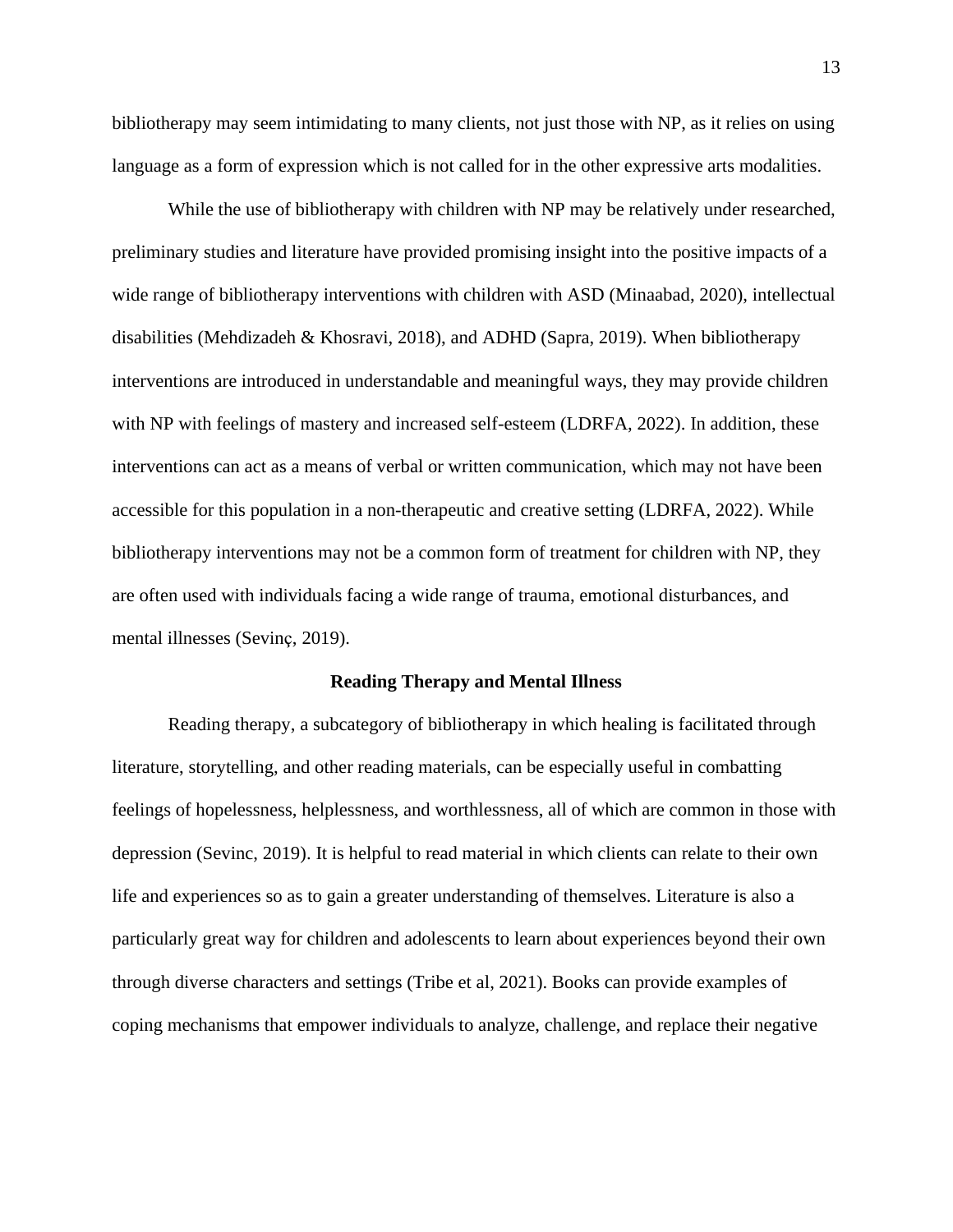thoughts (Mumbauer, 2017). This allows children and adolescents to face their mental health struggles with new insights, leading to better social and educational experiences.

Reading therapy has been found to be effective in a psychiatric hospital (Eisen et al., 2018) and school-based settings (Mumbauer, 2017, Lucas et al., 2019), and has been used in treatment with individuals with a wide range of mental illnesses, (Tribe et al, 2021), including schizophrenia (Bembry, Zentgraf, & Baffour, 2013). Researchers who have looked at the use of reading therapy with people who have mental illness have examined different outcomes including expression, connection, mental health confidence, and hope for the future (Eisen et al., 2018; Lucas et al., 2019; Tribe et al, 2021). Researchers who have conducted these studies have noted the positive impact not only of reading therapy, but of group discussion processes (Bembry, et al, 2013; Lucas et al. 2019; Mumbauer, 2017; Tribe et al, 2021). Lucas et al. (2019) emphasized the importance of the post-intervention discussion for participants, as it allowed them to further process and relate to the material. Furthermore, Tribe et al. (2021) explored how group discussion can further strengthen participant's relationship with a childhood favorite story. Further information on the benefits of reading therapy are explored in more detail below.

## *Understanding the Self*

Eisen et al. (2018) conducted a study to determine the effectiveness of a recoveryoriented book club in an inpatient psychiatric hospital. Participants had been diagnosed with a range of mental illnesses including depression, bipolar disorder, and psychotic disorders. Participants engaging in the intervention were asked to choose an autobiography written by someone living with mental illness. After finishing their books, participants engaged in a onetime group in which they discussed their thoughts on the stories and the meaning of recovery. Post-intervention surveys showed that book club participants felt that the group helped them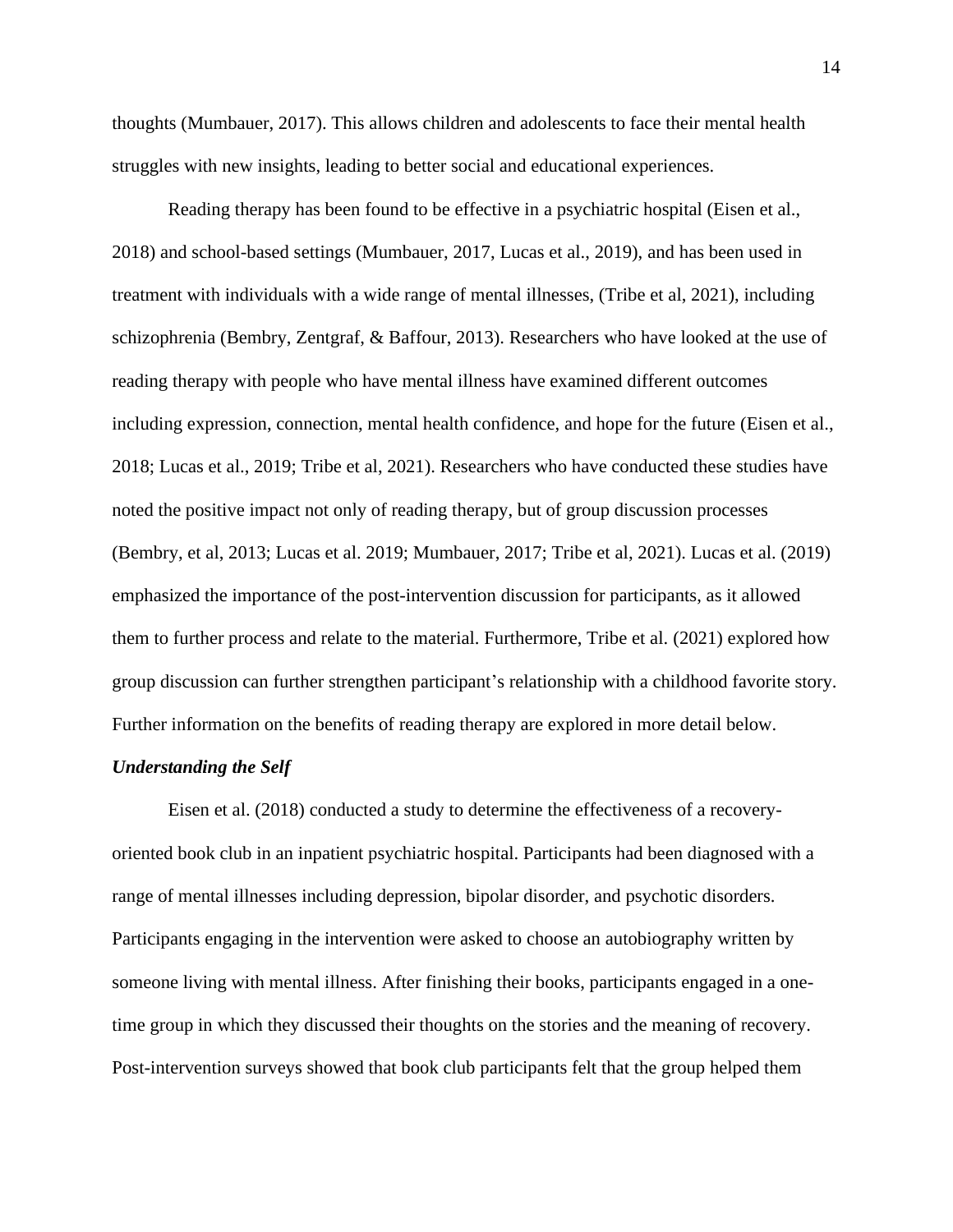better understand themselves, and that the intervention was positively impactful for their recovery journey (Eisen et al. 2018).

Similarly, Mumbauer (2017) explored how bibliotherapy can promote mental health literacy in school settings. Mental health literacy can be defined as "knowledge and beliefs about mental disorders which aid their recognition, management, or prevention" (Mumbauer, 2017, pg. 85). Mumbauer (2017) explained that increasing mental health literacy in school-based settings is the first step in recognizing mental health disorders among children and adolescents and providing early interventions and management. When children are able to identify the characteristics of the mental health issues they may be facing, as well as the causes and triggers of their distress, they are more likely to seek and receive help (Mumbauer, 2017). Understanding one's own experiences is crucial to one's well-being, and bibliotherapy may be used to help children and adolescents to do so.

## *Fostering Social Development*

Bembry, Zentgraf, and Baffour (2013) conducted a study that used a group poetry intervention in order to enhance the social skills of individuals with schizophrenia. Schizophrenia is a condition that can impair the development of social and occupational skills, so the authors aimed to introduce specific skills through community poetry therapy (Bembry et al. 2013). Participants were between the ages of 25 and 60 and had lived at the state psychiatric facility for between 2 and 10 years. Each patient was in their own stage of treatment, though all of them were looking to enhance their social skills for various personal and therapeutic reasons.

Each week, participants were given short poems that related to the topic of the session, all connecting back to the larger theme of social skills. Each week followed a different theme; selfesteem, responsibility to oneself and one's community, feelings and emotions, understanding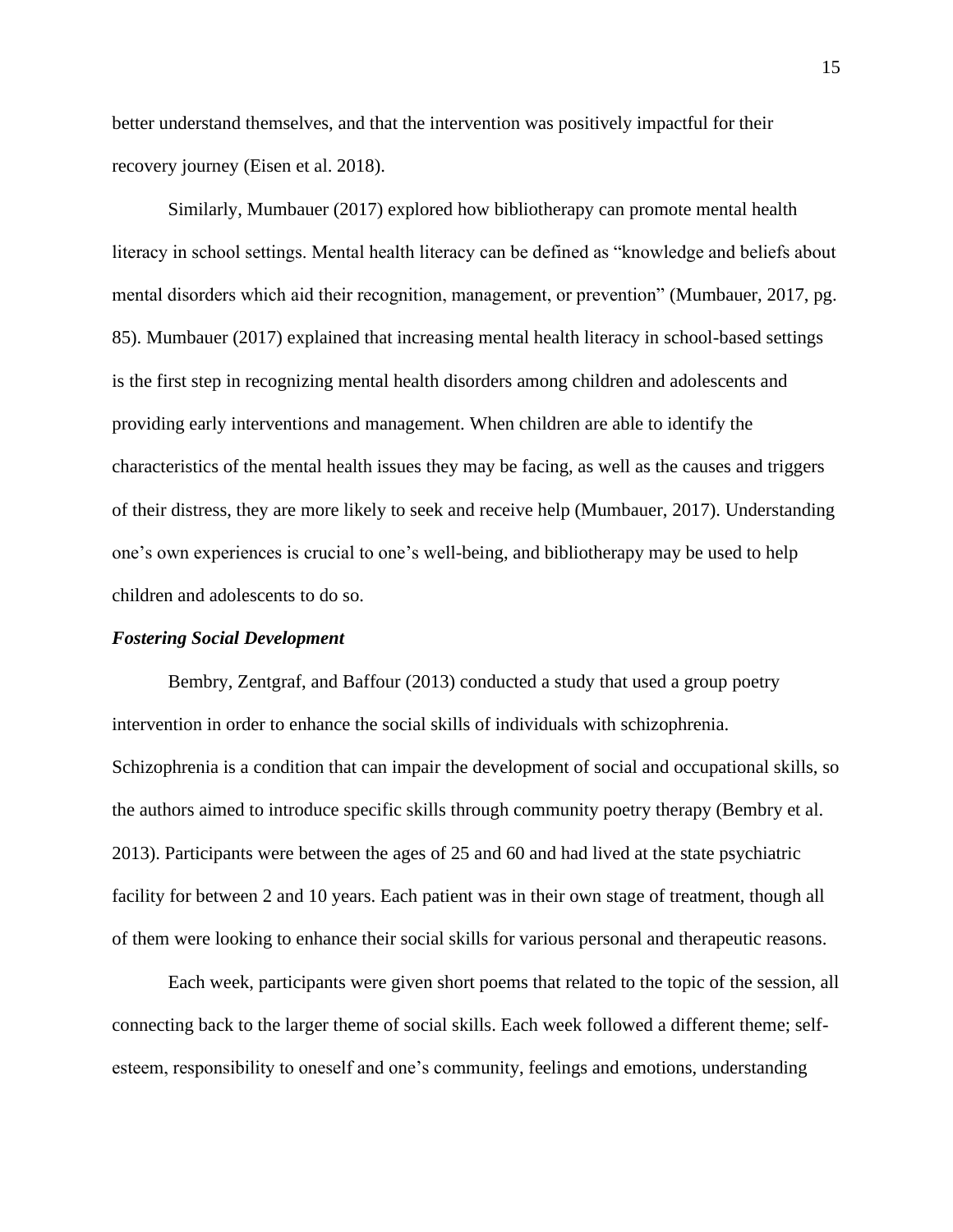triggers, and conflict resolution. The goal of the group was to encourage participants to express themselves effectively, mirroring the expression of the poetry they were reading. During some weeks, participants were asked to write their own poems in response to the one's they read, then were asked to share them aloud. Researchers viewed the poetry modality as "a catalyst to promote verbalization and interaction," as the intervention was particularly impactful in facilitating expression among group members (Bembry et al, 2013, pg. 77). The authors noted that, given the effectiveness of the intervention, the structure could be used as a model for numerous populations that can be adjusted given the groups individual needs (Bembry et al, 2013).

## *Instilling Hope*

A study conducted by Lucas et al. (2019) aimed to determine whether a bibliotherapy intervention could be effective in instilling hopeful thinking in children in Portugal. The intervention, which was developed and facilitated by a group of psychologists, consisted of a bibliotherapy project that encouraged children to think about their futures with hope. After engaging in a brief warm-up activity, the 113 participating children were read stories with a main character whose age, interests, and aspirations were similar to their own. Characters faced struggles that could be reflected in the lives of the children listening to the stories, allowing the children to think about realistic solutions and hopeful endings for the character. After listening to a story, participants engaged in a guided discussion in which the children talked about the protagonist's situation, which allowed the children to express their own understandings of overcoming obstacles and being hopeful about the future. In looking at pre-assessment and postassessment measures, children who originally reported low levels of hope in the pre-assessment showed a significant increase in hopeful feelings in the post-assessment (Lucas et al., 2019).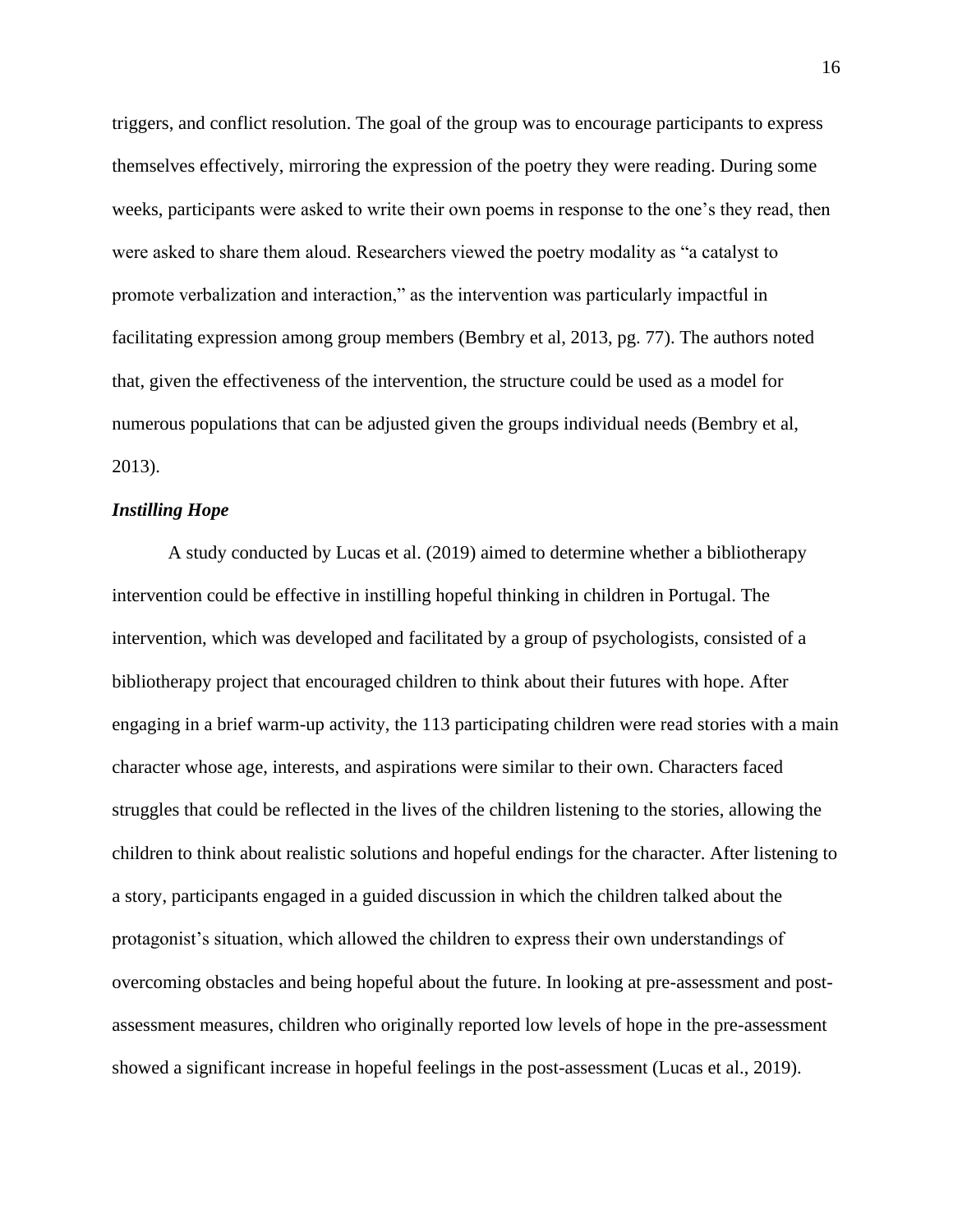Researchers also noted that they saw the children engaging with the material on a personal and emotional level and identifying with specific characters with interest and enthusiasm.

Hope was a common theme throughout another bibliotherapy-oriented study from Tribe et al. (2021). This study focused not only on how books have the power to support mental health, but how an entire literary and cinematic universe can give hope to people living with severe mental illness. The *Harry Potter* novels, written by J.K Rowling, have previously been noted as a possible tool in mental health recovery due to the numerous depictions of real-life issues brought into a fantasy world (Tribe et al, 2021). The protagonist is faced with numerous traumas and losses throughout his childhood development, while also depicting immense resilience and bravery. The *Harry Potter* universe had previously been used in a number of other studies, including ones focused on adolescent development (Rosegrant, 2009), identity (Gibson, 2007), war-based trauma (Katz, 2003), and traumatic loss and grief (Markell & Markell, 2013, McNulty, 2008). This study from Tribe et al. (2021) was the first to look into how *Harry Potter* could be used in mental health recovery. Participants were asked six open ended questions that explored their relationship to the series. In analyzing the answers to these questions, researchers noticed a number of themes, including engagement in the universe, connection to the characters, connection to other readers, and hope for the future (Tribe et al, 2021).

While it is not necessarily possible to teach hope, it is possible to "open spaces for reflection and promote the exercise of key skills" (Lucas et al., 2019, pg. 209). Interventions may be designed with the specific academic and emotional needs of the group in mind. Tribe et al. (2021) strategically chose a book that participants had a preexisting relationship with throughout their childhood, which allowed them to feel safe in the intervention whilst experiencing nostalgia. Growing up with these books, which had such positive memories attached to them,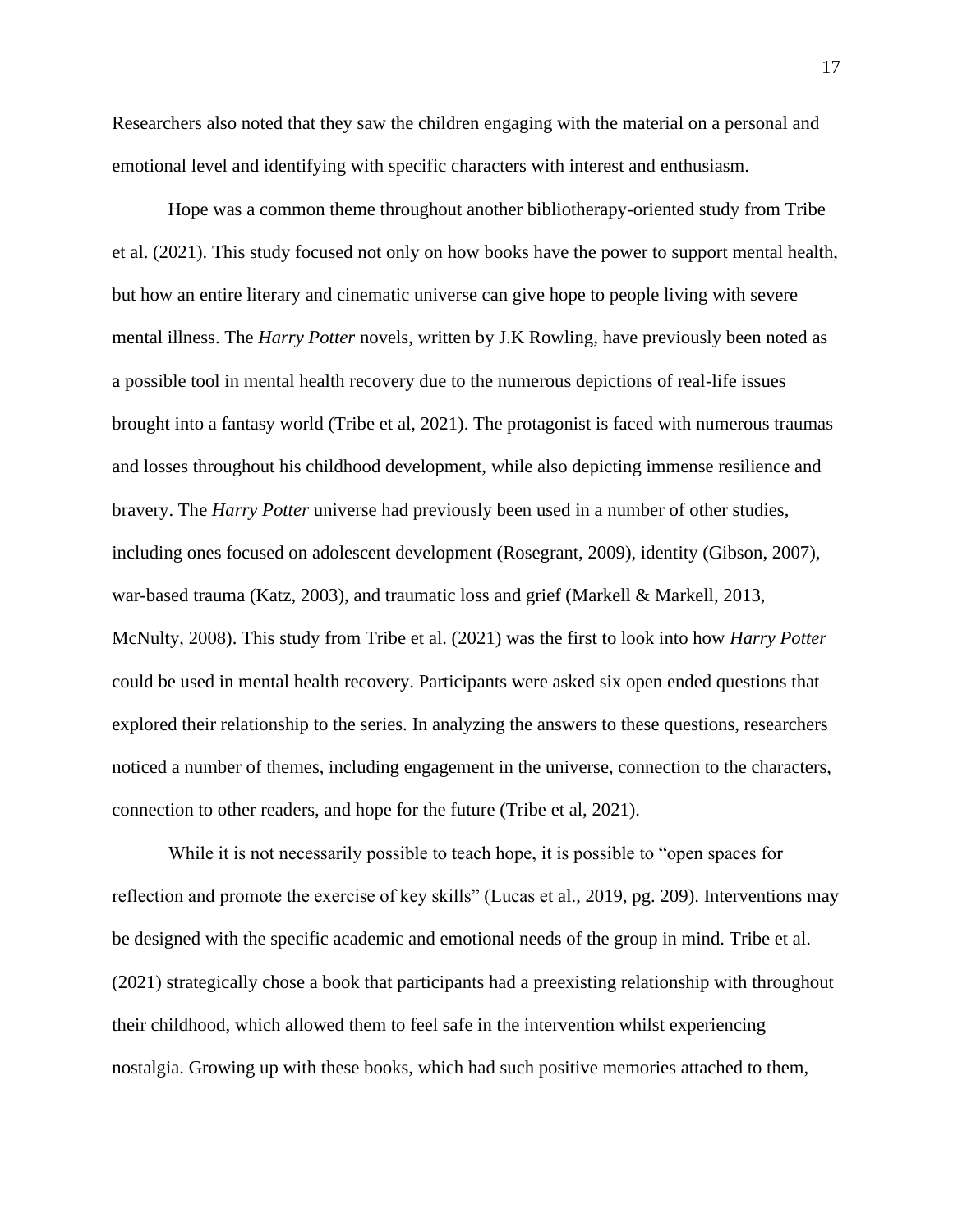made re-reading them a reminder of the comfort they once provided. This led to increased feelings of hope, as participants remembered the challenges they faced and overcame when they first engaged in the series, as well as the challenges they are facing and overcoming in the present.

## **Poetry Writing Therapy and Mental Illness**

Kempler (2003) explained that poetry therapy, a subcategory of bibliotherapy in which healing is facilitated through writing poetry, has been the least recognized form of the expressive arts therapies, despite possessing immense opportunity for healing and growth. Creative writing has long been used as a means of not only processing and understanding traumatic experiences, but of healing from them (Sharma, 2019). Writing can be used as a means of recording and analyzing, acting as both a tool to recount one's experiences and as a witness in and of itself, and has proven to foster growth and healing through deep and symbolic expression and emotional release (Sharma, 2019).

Sharma's research (2019) delved into the use of poetry in autoethnography of individuals experiencing grief, trauma, and mental health struggles. Autoethnography, a form of qualitative research that analyzes lived experience through personal and autobiographical writing, can be effectively captured through poetry, as poetry "has the ability to capture the human experiences and emotions in more totality and truthfulness than prose" (Sharma, 2019, pg. 25). This finding is similar to that of Kreuter (2009), who argued that when an individual writes autobiographical poetry, they find new meaning in their experiences through inward reflection and outward expression.

There are a number of reasons why poetry therapy is a potentially meaningful and effective treatment option for a wide range of individuals, including those struggling with mental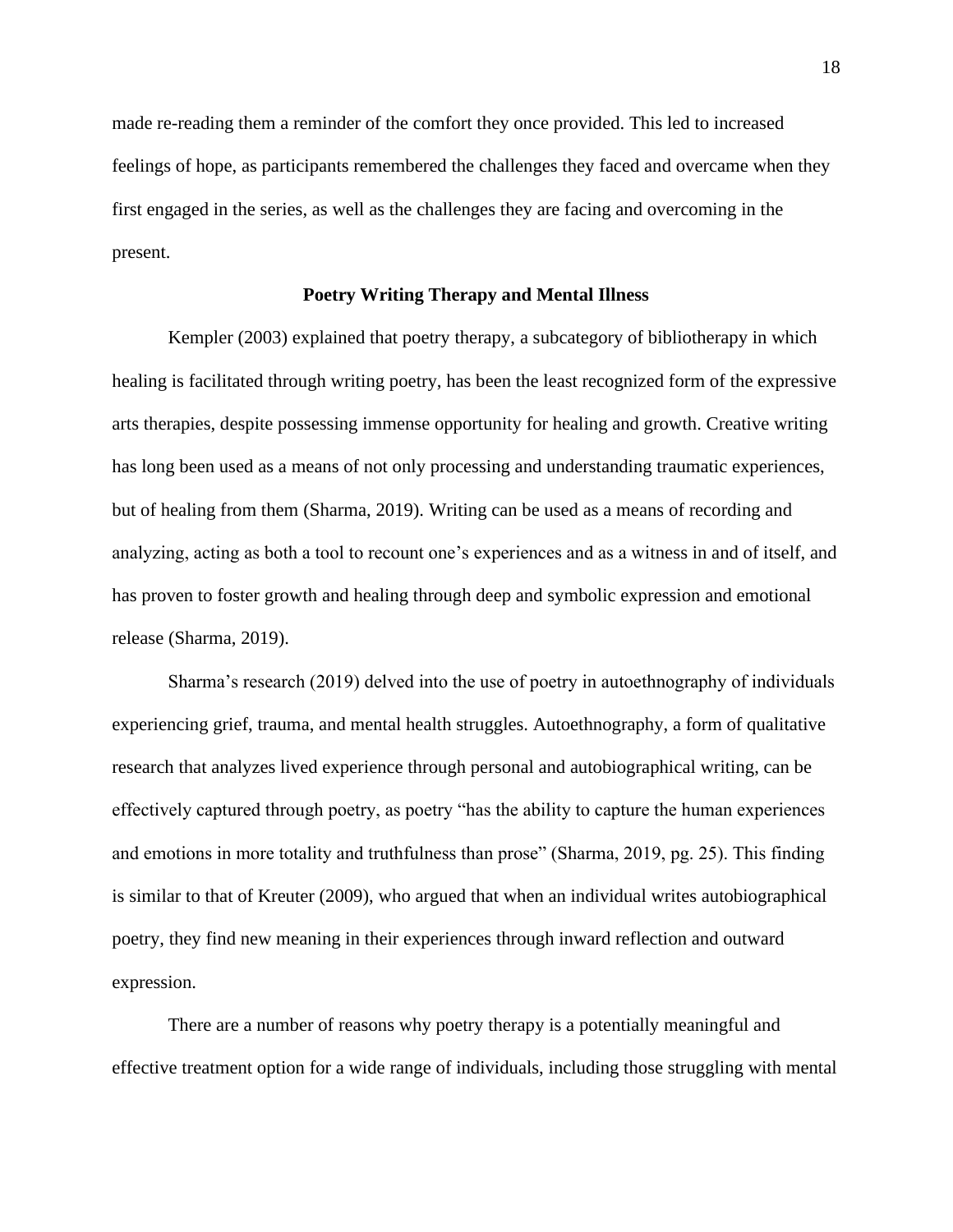illness. First of all, the use of metaphor and symbolism allows clients to access unconscious thoughts and explore their manifestations (Kempler, 2003). Clients are not forced to directly name their deepest and darkest feelings. Instead, they can give those feelings a metaphor, image, or name, thus giving a voice to "whatever is too large, too incomprehensible to express in any other way" (Soter, 2016, pg. 2). This gives organization and containment to topics that are easily overwhelming. This also enables the understanding of "complex, dialectical, and ostensibly contradictory dynamics" (Furman et al., 2006, p. 332). In addition, the understanding of metaphor between client and therapist can also strengthen the therapeutic relationship, as both are entering into the client's inner world (Costa & Abreu, 2018).

The importance of metaphor is based on a number of therapeutic considerations, including opportunity for exploration, experimentation, and individualization (Maanmieli & Ihanus, 2021). Metaphors hold the potential to foster transformation within therapeutic settings, facilitating movement into new and creative directions that can lead to healing. As stated by Ihanus (2019):

a metaphor makes different matters face each other, transfers meanings and opens new thoughts and feeling connections. In creative situations, where nothing is forced to arise, but everything is given space to be born, metaphor extends perspectives; it assembles and breaks obsolete frames of reference. Metaphors transport and transform meaning mentally, somatically, and neurally. (p. 218)

In addition, metaphors can provide a sense of safety, as they can communicate difficult thoughts and emotions through non-literal language (Tribe et al, 2021). For individuals who are unable or unwilling to express themselves directly, metaphors may be the only way to illustrate an experience by verbal or written means.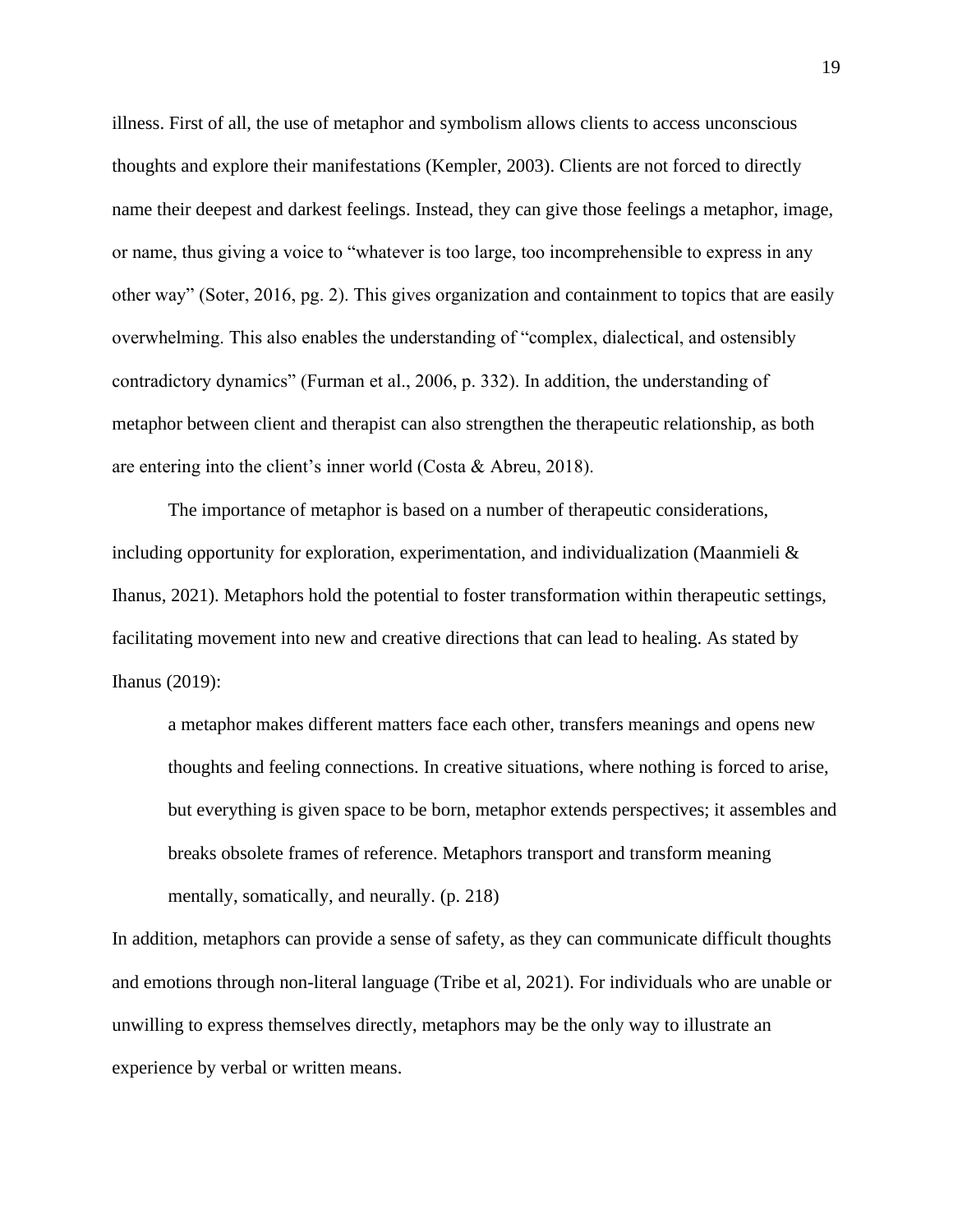A study from Maanmieli and Ihanus (2021) focused on the use of metaphor and personal meaning in group poetry therapy. Group participants, all of whom had a diagnosis of schizophrenia, engaged in 36 poetry therapy group session over the course of one year. Participants wrote about themes that resonated with their personal mental health journeys, such as pain and suffering as a result of their illness, positive moments throughout their life and treatment, and the desire for a life without mental illness (Maanmieli & Ihanus, 2021). A number of significant elements of the intervention were noted by the participants, including the opportunity to write and read self-written poetry, and having a vessel for self-expression and self-understanding.

In addition to the creation of metaphors and symbols, poetry allows one to play with the rules of language, such as changing or disregarding proper grammar and form, as a means of communication or expression (Shafi, 2010). This also allows clients to develop a unique voice, be it self-expression or a reinvention or creative version of themselves. Poetry allows people to "call forth our deepest held emotions and give to them a truly authentic voice, a voice which ultimately enables us to identify, express and integrate our whole selves" (Kempler, 2003, pg. 220). For individuals dealing with mental illness, finding one's voice can be especially liberating, as it allows a separation between oneself and their illness (De Vries, 2017). Furthermore, it allows individuals to separate themselves from the words of others in their lives, which is particularly crucial for those who have experienced abuse and trauma.

Not only can the expression of deep emotions and traumatic experiences through writing be a cathartic experience leading to self-understanding, it can provide significant insights and realization for those reading the material (Fraser, 2011). The connection between writer and reader who hold shared experience can be incredibly meaningful, and act as a reminder that one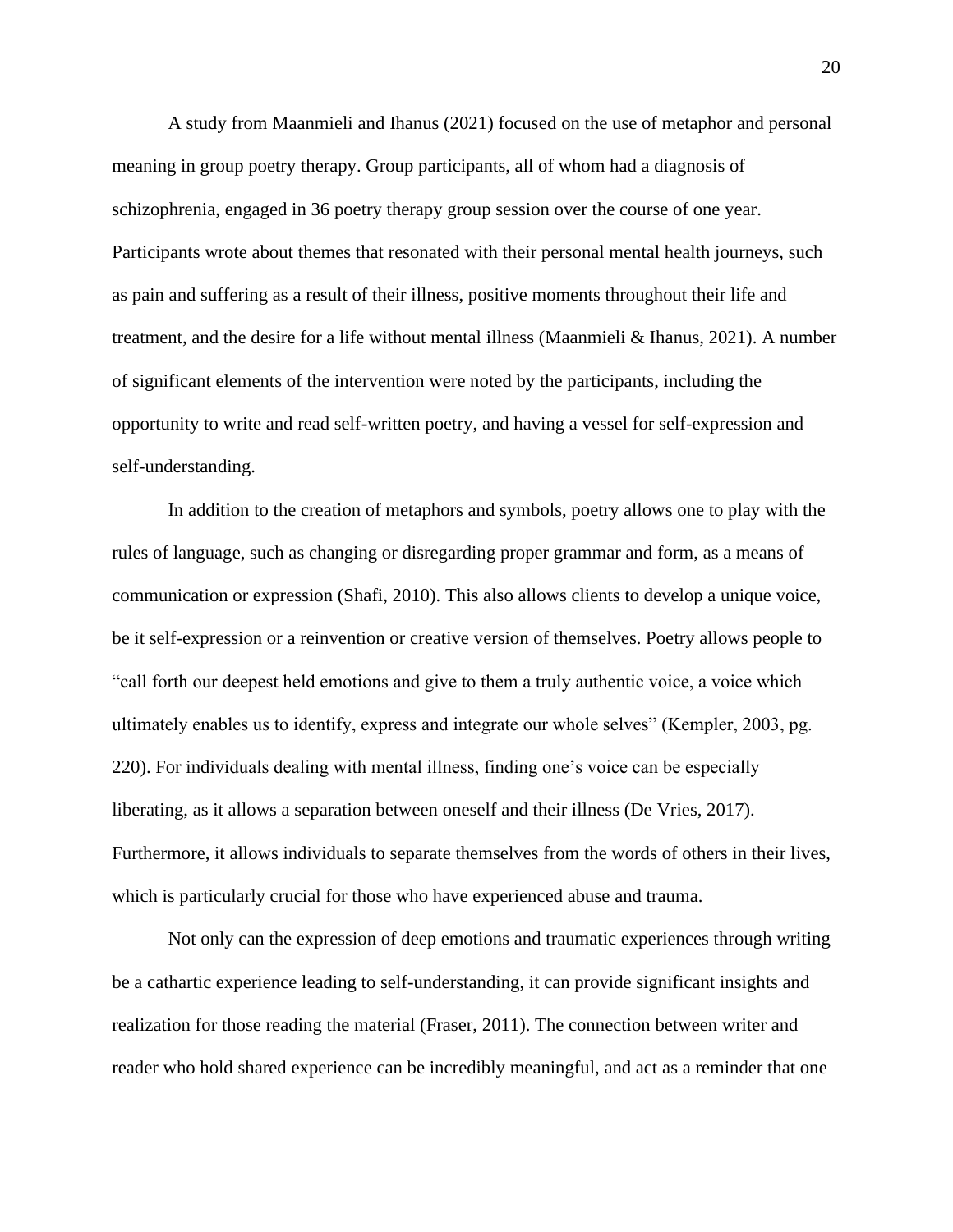is not alone in their hardships. Even if the two do not hold an exact shared experience, connection can be built based on the writing itself, relating through the beauty of specific poetic language or through the processes of writing and reading (Fraser, 2011). In reading another's work, individuals bear witness to moments in their lives and to the current journey of healing through written means. In other words, both reading and writing poetry offer solidarity and hope for the future despite the suffering experienced in dealing with mental illness (Fraser, 2011).

Poetry has also been used as a form of communication between therapist and client (Shafi, 2010). In writing poetry, an individual is not only expressing their inner world, they are allowing others to take a look inside of it. This can be a useful tool for therapists, especially if a client cannot otherwise verbalize their experiences. Tamura (2001) documented the use of renku, a form of poetry that originated in Japan which uses specific syllable counts of 5-7-7 and 7-7, with individuals with severe schizophrenia. The therapist used renku to communicate with two female clients, who would then communicate back to him using the same poetic form. Both clients originally exhibited hindered abilities to understand word meanings and sentence contexts as results from their schizophrenia symptoms. They both spent more than a year participating in renku therapy with their therapist, communicating information about a wide range of topics including everyday life, social experiences, and hallucinations and delusions. One client was observed to have increased interpersonal abilities, as well as decreased negative schizophrenic symptoms. The other client also exhibited changes in her communication style, shifting from fantasy-based to reality-based poetry (Shafi, 2010).

The group setting has also been an effective format for poetry therapy. In Maanmieli & Ihanus's study (2021), participants expressed that the most helpful and meaningful aspect of group poetry therapy was the group setting itself, which was described as "a safe harbor where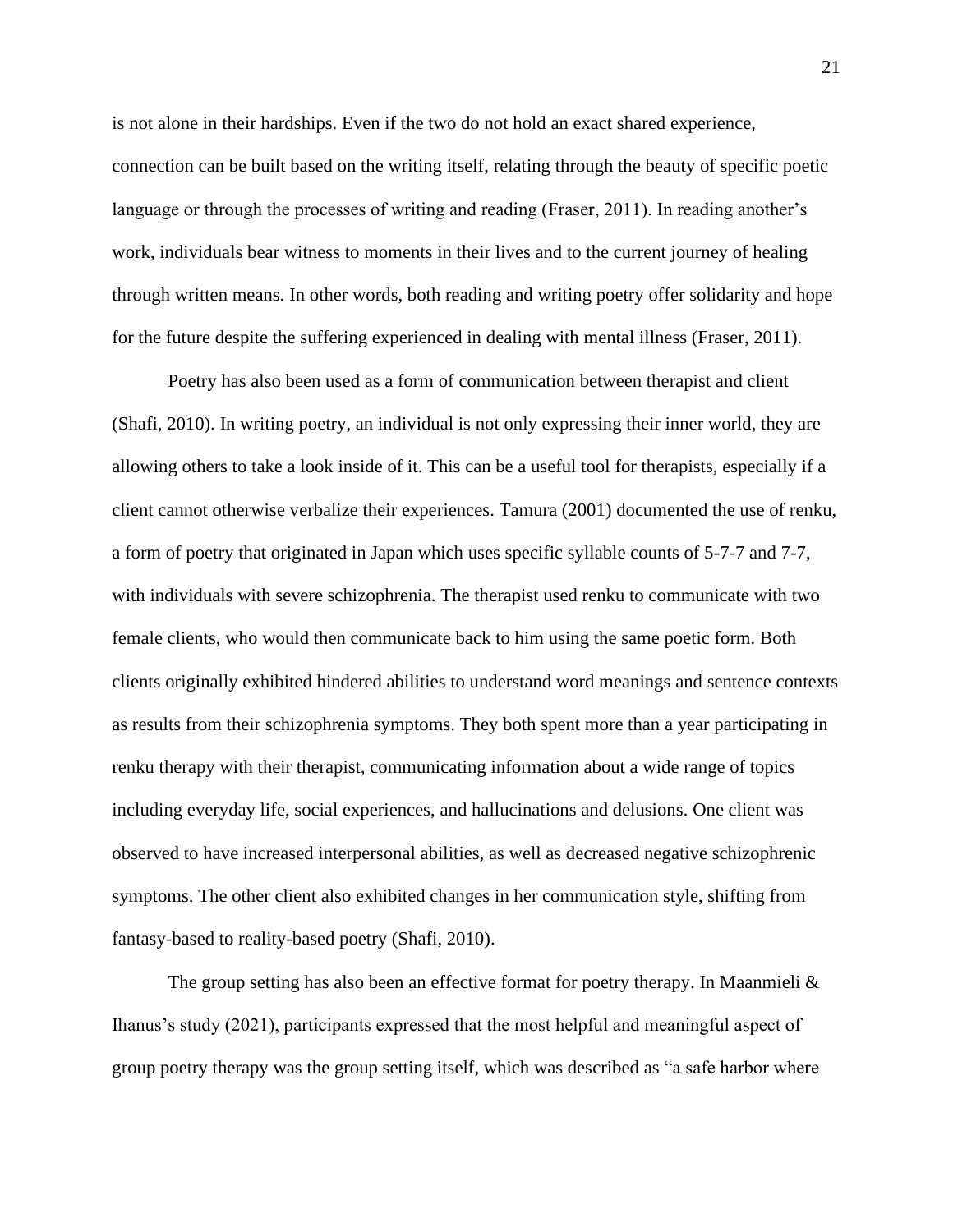the threatening orders and the blaming voices can be appeased with help from others, accompanied by therapeutic words and metaphors" (Maanmieli & Ihanus, 2021, pg. 221). The authors noted that having a space to be able to interact and collaborate with others with similar struggles and openly communicate in a safe and non-judgmental environment was especially significant for individuals diagnosed with severe, life-long mental illnesses such as schizophrenia (Maanmieli & Ihanus, 2021).

## **Considerations for Bibliotherapy with Children with Neurodiverse Profiles**

Bibliotherapy may benefit children with NP given how it has been used as a form of treatment for individuals struggling with mental illness. However, it is crucial to consider aspects of bibliotherapy that may be difficult for individuals with NP. No matter what material a therapist chooses as the basis for reading therapy with a client with NP, the client is still being asked to focus on the material in a way that may not be easy for them. Similarly, while creative writing and poetry therapy does not necessarily require individuals to follow the rules of grammar and traditional writing techniques, it calls for an expression of language that can be verbalized or written on paper. Assuming that all clients are capable of engaging in bibliotherapy interventions in a "traditional" way could be harmful to those clients. This portion of this thesis will focus on some of the considerations for reading, writing, and expression in individuals with NP, so as to further understand how their needs can be met in bibliotherapy interventions.

#### *Reading Considerations*

People with NP may have difficulties decoding reading material (Mazher, 2018), and engaging in strategic reading (Ciullo et al., 2018), thus hindering their ability to derive meaning from the material. They may also struggle to process verbal information, making listening to recitation of written material equally challenging. While it may be assumed that slow recitation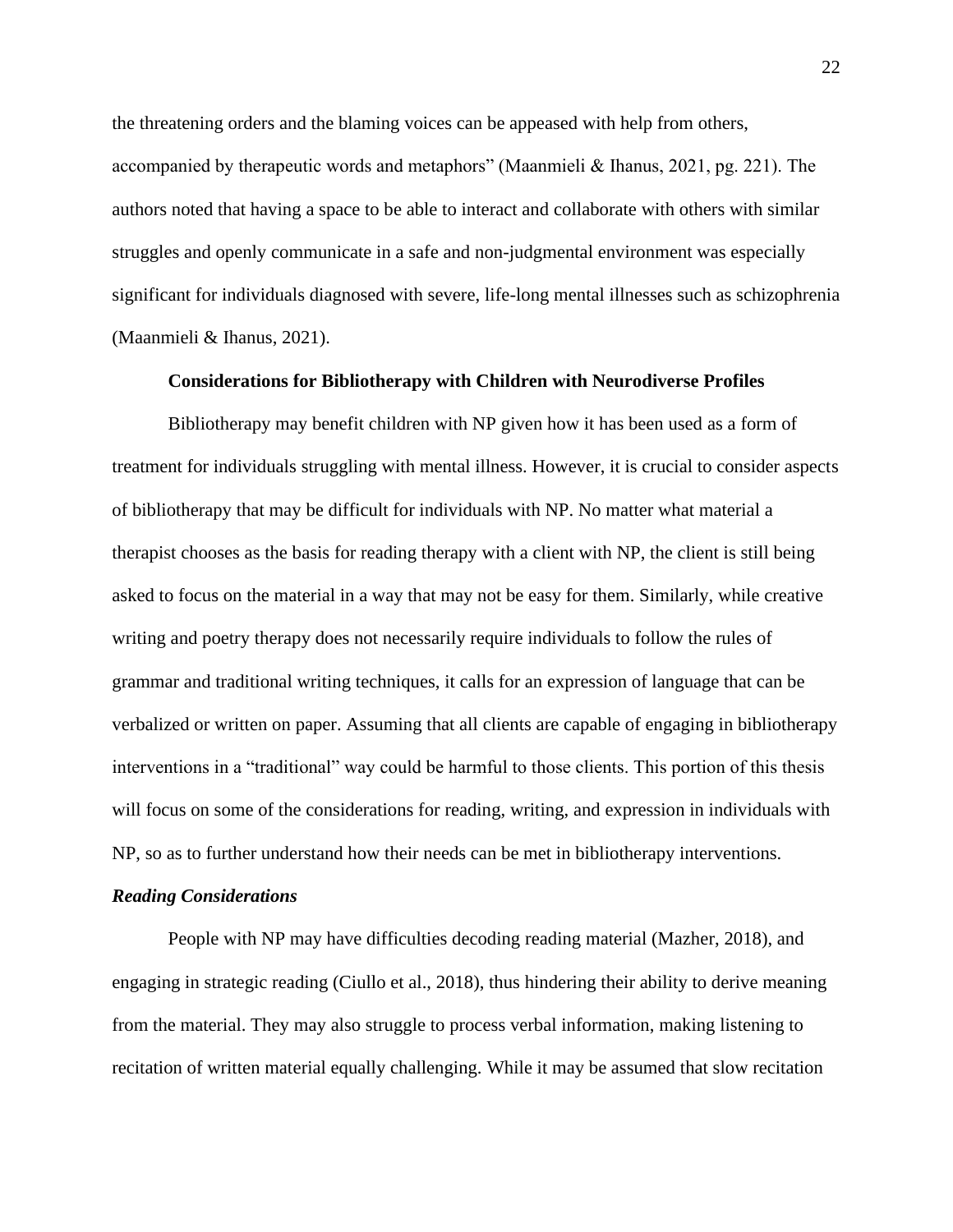may make processing information easier for someone with NP, it actuality may make it more difficult to understand. Mazher (2018) explained that "low speed of input of verbal information makes it harder for memory in having to hold on to the bits of information a longer time before being able to interpret them" (pg. 156). Finding the appropriate pace for each individual's processing abilities is crucial to the successful understanding of the material (Mazher, 2018).

Individuals with NP may have a hindered ability to understand the attitudes and emotions of those around them (Ion, 2021). It is important to consider how this may translate to a misunderstanding of character perspectives in reading a novel. Still, for those who struggle to understand others, reading may be a great way to gain social skills, especially if delving into a first-person narrative, as it allows the reader to see things from the protagonist's point of view (Tribe et al, 2021). For therapists leading someone with NP through a reading intervention, it may be helpful to discuss the reading one-on-one or in a group setting to encourage a dialogue about the perspectives in the book (Ciullo et al., 2018). Activities that focus on reading comprehension and engagement, such as partner or group questions and discussions, may be particularly helpful for those with NP. Using organizational strategies, such as summarizing paragraphs and identifying key information, may also be useful (Ciullo et al., 2018).

It may also be helpful for therapists to consider using language and listening interventions alongside bibliotherapy. A study from Henry and Solari (2020) aimed to determine the effects of integrating comprehension interventions among children with ASD. Forty-three children met over the course of 20 weeks in this group-based program. Instructors began by giving the group a "guiding question," then reading a children's book out loud. Instructors also emphasized two or three special vocab words for the group to focus on, which the children would then do an activity around. Activities were multimodal, including an "act out the word"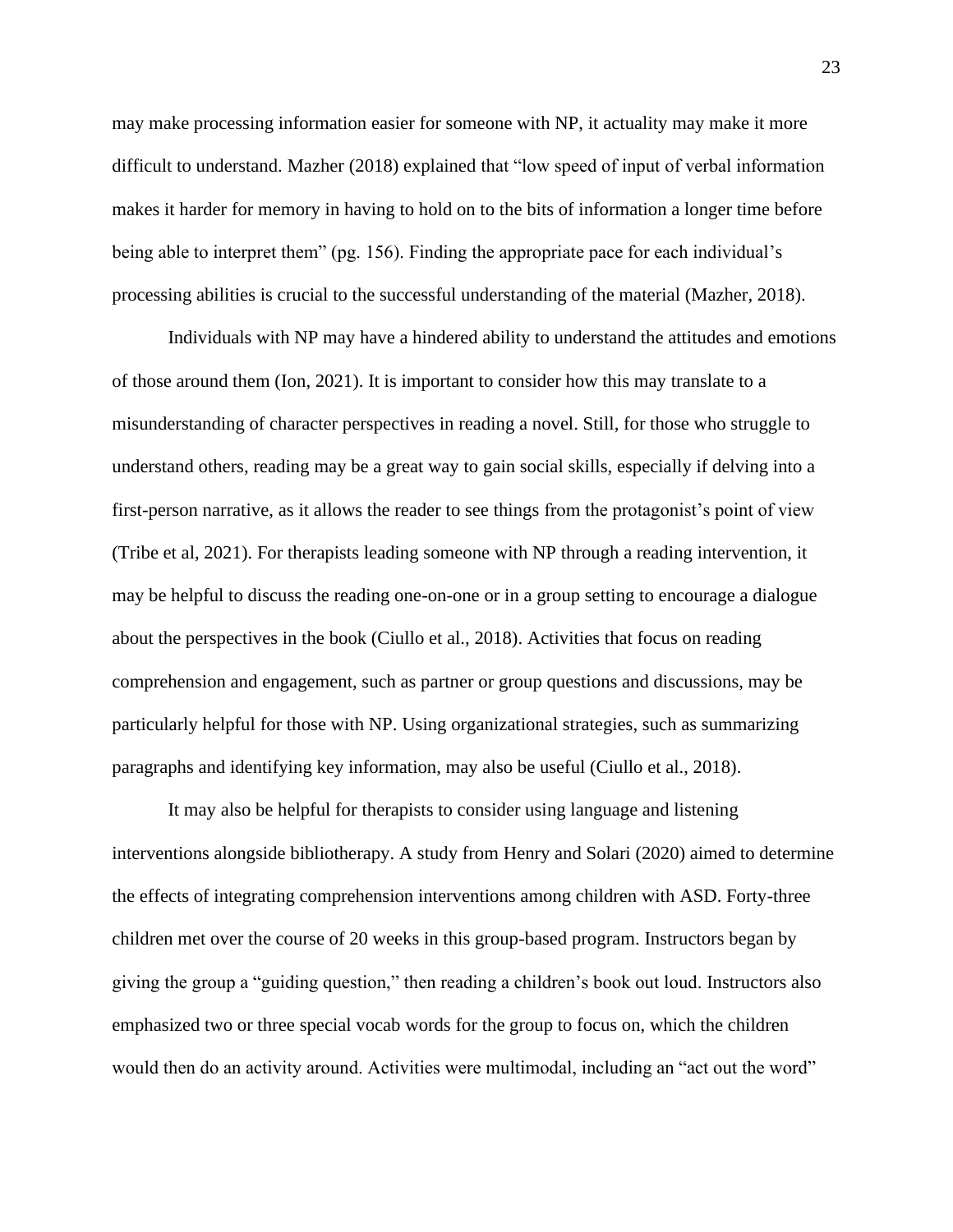prompt, finding pictures to represent the word, and listing antonyms and synonyms. Results showed that the students who participated in the study showed remarkable language improvements, including a more expressive vocabulary and knowledge base. This was attributed to the re-hearing and re-using of the vocabulary words (Henry and Solari, 2020).

#### *Writing Considerations*

Many individuals struggle with writing, including those with NP (Asaro-Saddler, 2016). There are numerous characteristics specific to NP that further inhibit one's ability to write. For example, persons with ASD often struggle with organizational, language, and listening skills, and have a hard time moving beyond literal thinking into a creative mindset (Asaro-Saddler, 2016). Children with ASD may also have a hard time moving beyond topics that interest them, thus choosing to ignore the parameters of their tasks. Similarly, while structuring their work to their choosing may be doable, the use of expressive language may be a place of discomfort (Asaro-Saddler, 2016).

In order to write, one must first develop an understanding of the grapheme-phoneme correspondence, the process of turning "letters into sounds and sounds into words." Any mistakes or misunderstandings of spoken word "will hamper the identification and order of phonemes in word structure, thus hindering access to their meaning" (García-Mateos, Mateos & Herrero, 2015, pg. 32). Many people with NP struggle with phonetic awareness, and are unable to dissect sounds within words, leading to misspellings and mispronunciation (Mazher, 2018). Although bibliotherapy does not call for the perfect spelling of words, therapists should be aware that this may be challenging for those with NP if and when they decide to share their work. Furthermore, it may impact if and how an individual with NP reads their work aloud to the therapist or group.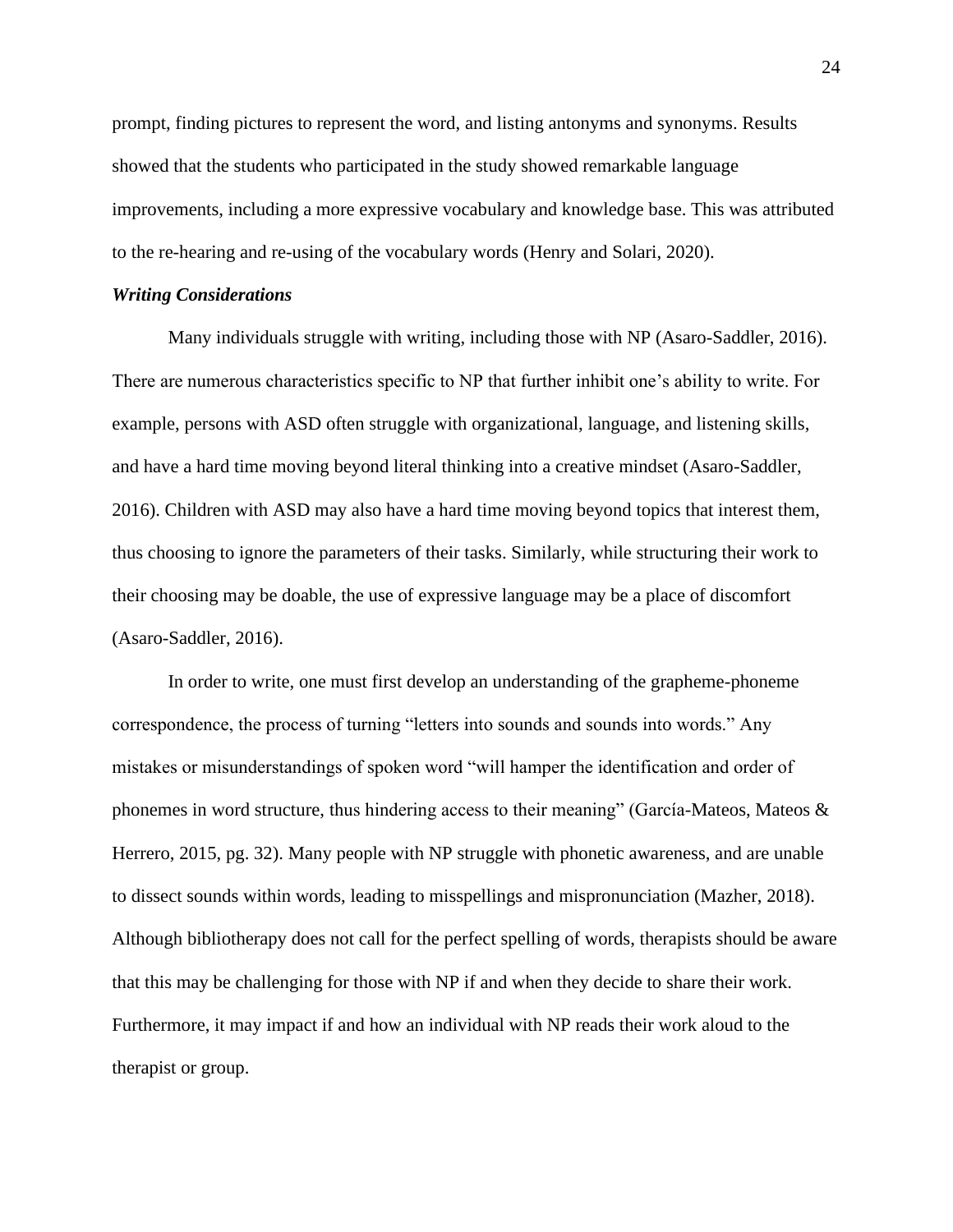It is important to also consider how the physical act of writing may be difficult for individuals with NP. Those with NP are more likely to have issues with fine motor coordination, causing handwriting to be a physically laborious task (Asaro-Saddler, 2016). This may lead to very short writings in order to finish the task as quickly as possible. So even if the individual has clear and thoughtful ideas, they may not be able to further develop their thoughts or transfer them onto paper (Asaro-Saddler, 2016). Offering the use of technology may be particularly helpful for individuals with NP. Not only can typing take away the physical struggle of writing on paper, electronic forums can offer individualized visual stimuli (Asaro-Saddler, 2016). There are also numerous helpful tools and software, such as spell check, grammar check, text-tospeech, and speech-to-text, that clients can use to further express themselves in their desired way. For individuals with NP who cannot type due to physical limitations, they can use speechto-text to record their ideas (Asaro-Saddler, 2016).

In addition, writing requires self-regulatory skills that individuals with NP may lack (Asaro-Saddler, 2016). Without these skills, it is far more difficult to maintain focus, work through frustrations, and understand one's own progress. To combat these struggles, Pennington and Delano (2012) suggested continuous, explicit instruction so as to remind clients of their goals and keep them moving forward through the interventions. Furthermore, explicit goal setting can be a crucial component of self-management for this population. Having explicit goals can remind clients of their accomplishments throughout a challenging process, and act as a means of encouragement (Asaro-Saddler, 2016).

A study by Rodriguez et al. (2015) found that difficulties in the preliminary steps of writing, such as planning and initial organization, may prohibit any individual from completing meaningful compositions. Individuals, especially those who struggle with the writing process to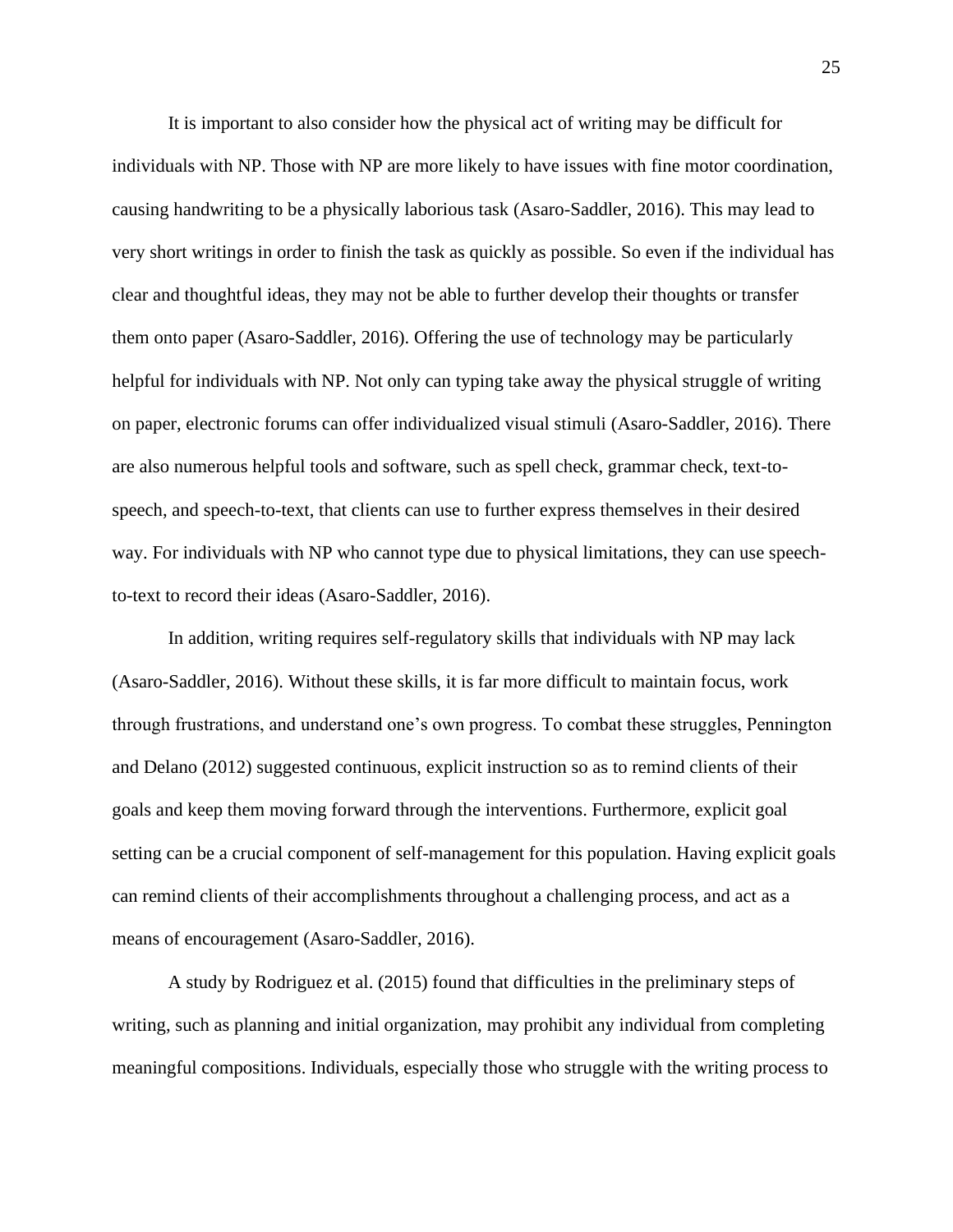begin with, should consider using a wide range of cognitive frameworks and organization techniques in order to better keep track of their thoughts (Hennes et al., 2015). Those with NP often experience difficulties organizing information (Mazher, 2018), making these findings particularly relevant.

## *Language Considerations*

Individuals with NP may have a particularly difficult time in understanding metaphors and expressions, instead interpreting their meanings as literal (Ion, 2021). This is important to consider in both reading and writing therapies, as both call for the understanding of creative language, be it in reading someone else's work or in creating one's own work. This issue expands itself to possible overall rigidity of thought (Asaro-Saddler, 2016). For example, an individual with NP who reads a fairytale may be confused by the fantastical nature of the story, stuck with the knowledge that none of it is "real." Making inferences or "filling in the gaps" left by the author may also be particularly difficult (Henry, Solari 2020, pg. 3772).

Similarly, disregarding language and grammar norms in poetry, whether it is reading or writing, may be confusing to an individual with NP. They may focus on the fact that the poem does not "follow the rules" that they have been taught in school about writing properly. This sort of difficulty in abstract thinking may lead to restricted behaviors and unwillingness to move beyond their previous knowledge of writing (Ion, 2021).

#### *Cognitive and Executive Functioning Considerations*

Healthy executive functioning can be understood as having cognitive flexibility and adaptability to changing environmental variables, and the ability to meet cognitive processing expectations in the face of obstacles (Church et al., 2019). Executive functioning skills are often impaired in those with SLD, specifically in terms of perception, attention, memory, and problem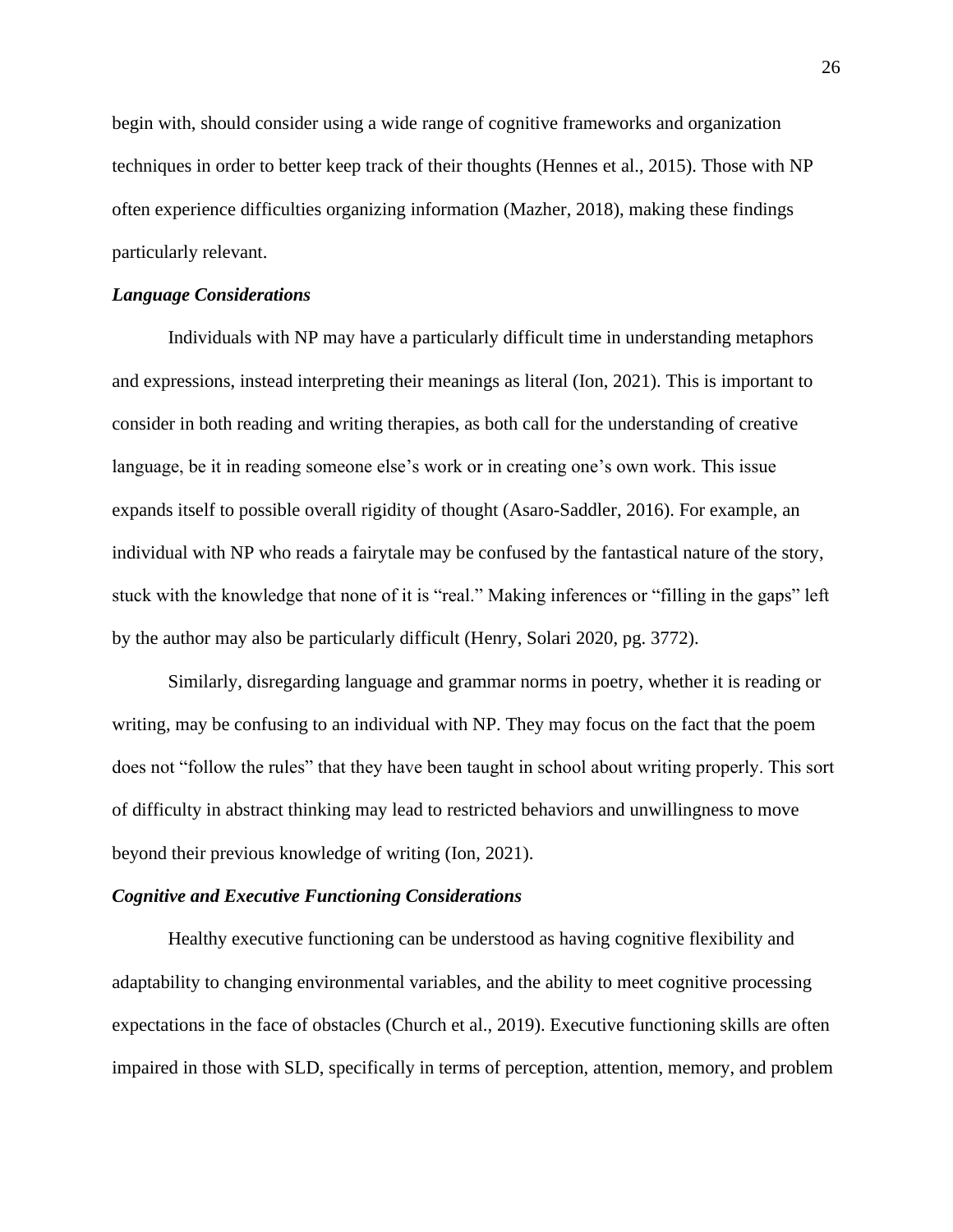solving (García-Mateos et al., 2015). In addition, individuals with NP may struggle in their retention of numerous domains of information (Ion, 2021). This is especially true with spoken word instruction and general verbal communication (Mazher, 2018).

Impulsive behaviors are another characteristic of individuals with NP that is crucial to consider in reading and writing processes (Al-Dababneh & Al-Zboon, 2018). Due to the common comorbidity of ADHD and SLD, those with SLD commonly exhibit impulsivity, hyperactivity, and an inability to sustain attention. Impulsivity can manifest in numerous ways in individuals with NP, including lack of impulse-control, inability to plan, and inability to think about consequences. This means they may "respond hastily when faced with cognitive tasks, where they would rather be fast than accurate, and give the first answer that comes to their mind" **(**Al-Dababneh & Al-Zboon, 2018, pg. 101). While there is no "right" or "wrong" answer in a bibliotherapeutic context, impulsivity may cause a client with NP to not accurately express their emotions, instead expressing the thoughts and feelings that first come to their mind or are easiest to express (Al-Dababneh & Al-Zboon, 2018).

## **Discussion**

Children with NP are more likely to struggle in the expression of thoughts and emotions than neurotypical children, leading to increased academic and social difficulties (Clendon, 2021). Children with NP are also at an increased risk of the development of psychiatric disorders such as depression, anxiety, bipolar disorder, and schizophrenia (Nalavany et al., 2011). The expressive therapies have been researched and recognized as a tool for children with NP to foster expression and interpersonal connection (LDRFA, 2022). However, there is limited research on the impact of bibliotherapy interventions on children with NP. Bibliotherapy has likely been overlooked because of the nature of the work, which calls for either reading or writing to be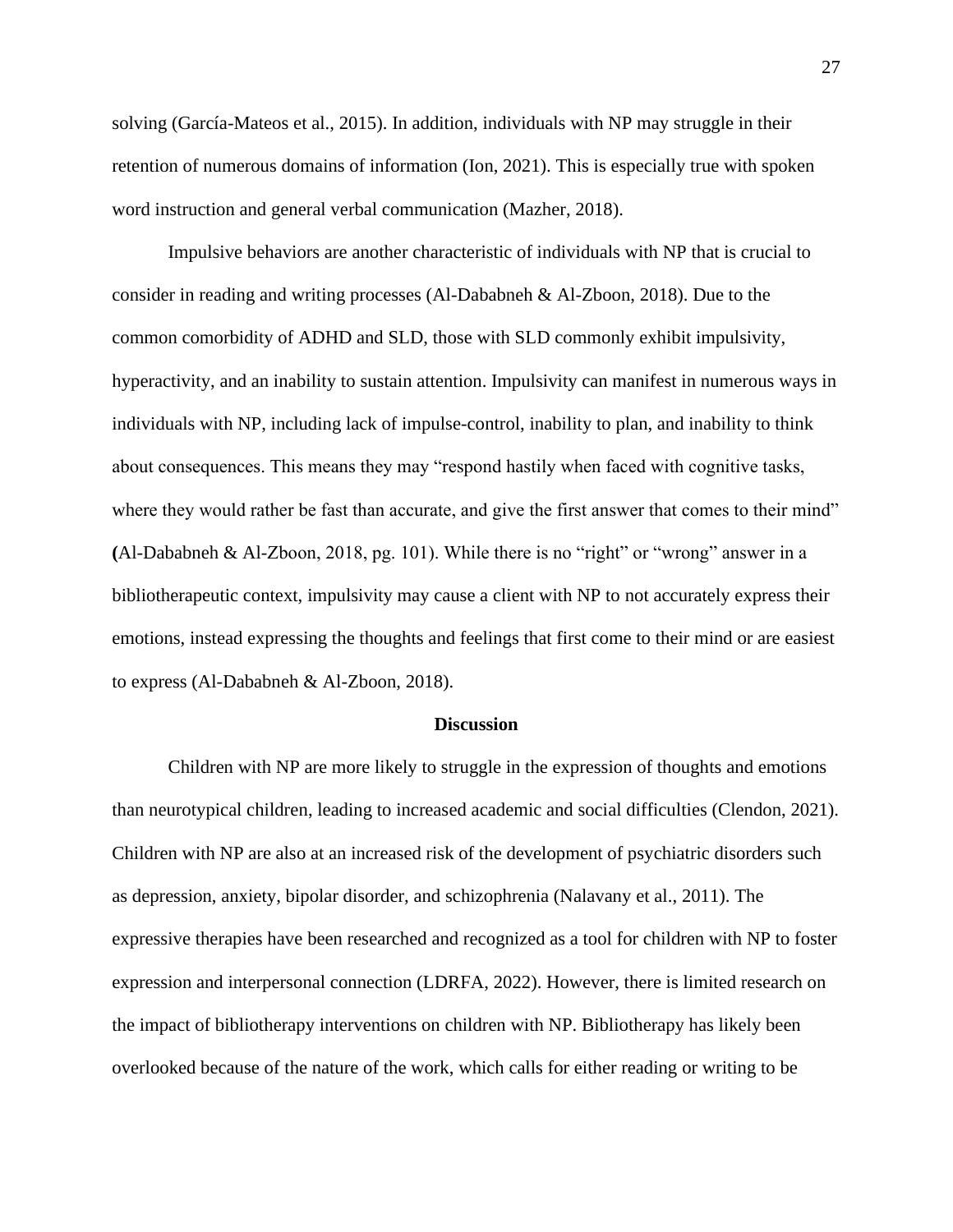used, both of which are often difficult for children with NP (Asaro-Saddler, 2016; Ciullo et al., 2018; Mazher, 2018). However, bibliotherapy interventions may be adapted to fit the needs of children with NP, allowing them to engage in reading and writing therapies and creating a new relationship to reading and writing (Asaro-Saddler, 2016; Ciullo et al., 2018).

Based on previous research, bibliotherapy has been established as a promising form of treatment for individuals struggling with mental illness (Sevinç, 2019). Given the high percentage of children with NP who struggle with mental illness, bibliotherapy could be used in treatment for those with NP. While children with NP may struggle with reading and writing in academic settings, introducing reading and writing in a therapeutic setting through bibliotherapy interventions may change their relationship to the processes (Al-Dababneh & Al-Zboon, 2018). Facilitators have an opportunity to show clients that reading and writing do not have to be a source of emotional pain and discomfort, but can instead be a creative vessel for expression.

However, before engaging in bibliotherapy with children with NP, it is crucial to consider how their struggles in reading and writing may impact their ability to take meaning from the interventions (Al-Dababneh & Al-Zboon, 2018). If therapists take the time to understand their client's individual needs before presenting an intervention, the client is more likely to engage in the process and make meaning from the work. Therapists should instead consider how the individual needs of clients can be met, which can only be done through the initial acknowledgement of those needs (García-Mateos et al., 2015; Henry and Solari, 2020).

Therapists may want to consider how to best understand their client's relationship with reading and writing before introducing bibliotherapy interventions, which may be done through conversations with the child's educators (García-Mateos et al., 2015). Most importantly, therapists should communicate with the client themselves, providing different options to engage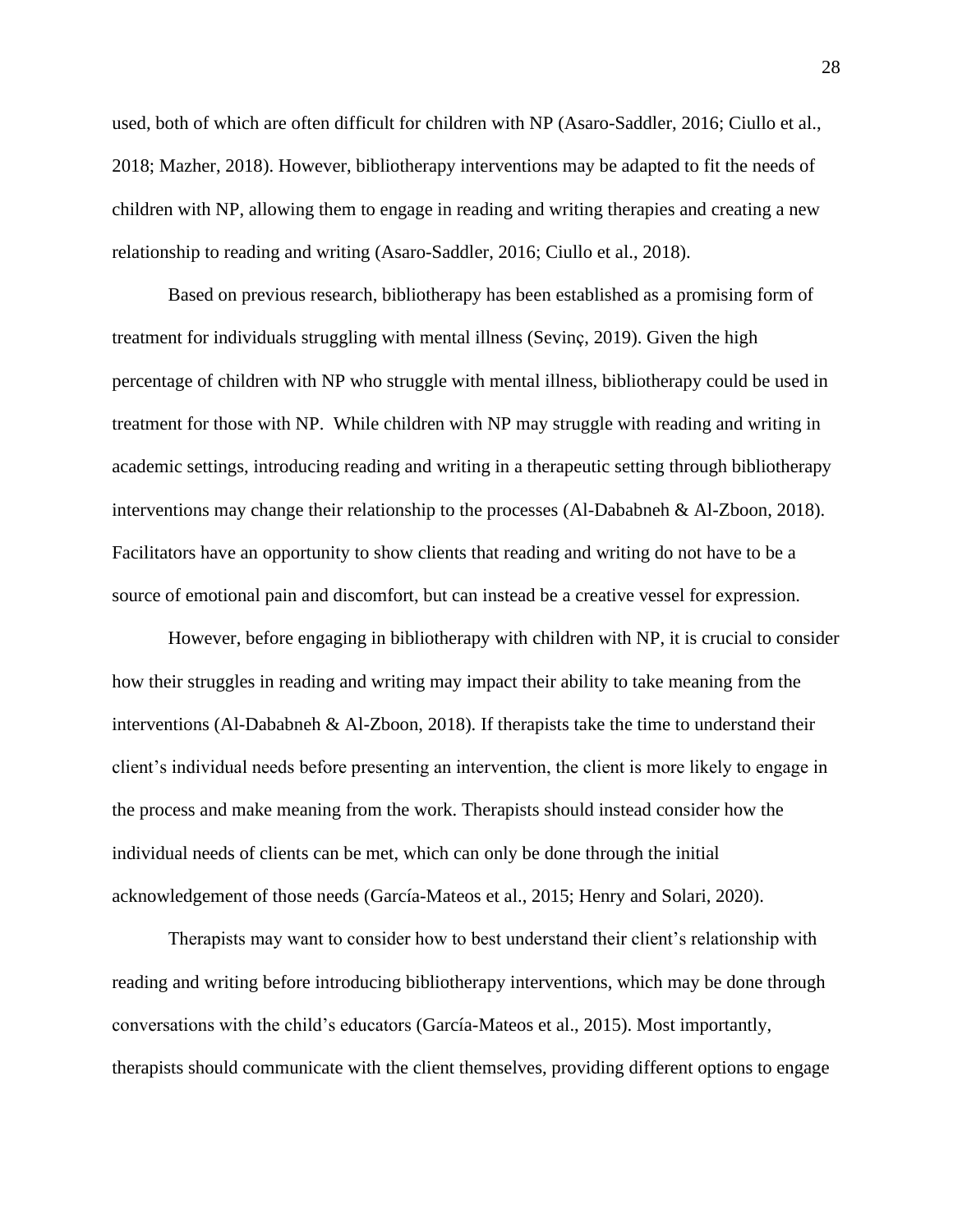in the work and asking them what their preferences are (Asaro-Saddler, 2016). For example, therapists should give their clients options for how to share their work, be it through reading it aloud, or asking others to read what the client as written (Henry and Solari, 2020).

There are a number of implications for further studies within the scope of bibliotherapy. While bibliotherapy with children with NP is under-researched as a whole, the subcategory of poetry therapy with this population has been particularly neglected. Poetry therapy may be particularly impactful in providing individuals with NP, particularly those who struggle with academic writing, with a feeling of mastery and confidence in writing (LDRFA, 2022). For example, repetitive, unorganized language which would normally be discouraged in school, can be made into something meaningful in poetry therapy (Shafi, 2010). Further studies on the impact of poetry therapy, or any free writing, would be impactful on the overall understanding of bibliotherapy with this population (Minaabad, 2020).

The group bibliotherapy setting should be researched further, particularly in literature or reading based interventions. Preliminary evidence shows that "engaging with fiction in community with others may offer a unique platform for mental health recovery, with individuals benefiting both from connecting and identifying emotionally with fellow readers as well" (Tribe et al, 2021, pg. 2-3). For individuals with NP, many of whom struggle in traditional academic and social settings, a feeling of mutual understanding and comradery may be achieved through this work. Relating characters and events back to one's own experience can be healing in and of itself, but sharing that experience with others can be even more meaningful (Lucas et al., 2019). Further studies on the implementation of such bibliotherapy groups would provide a greater understanding of the impacts of said groups.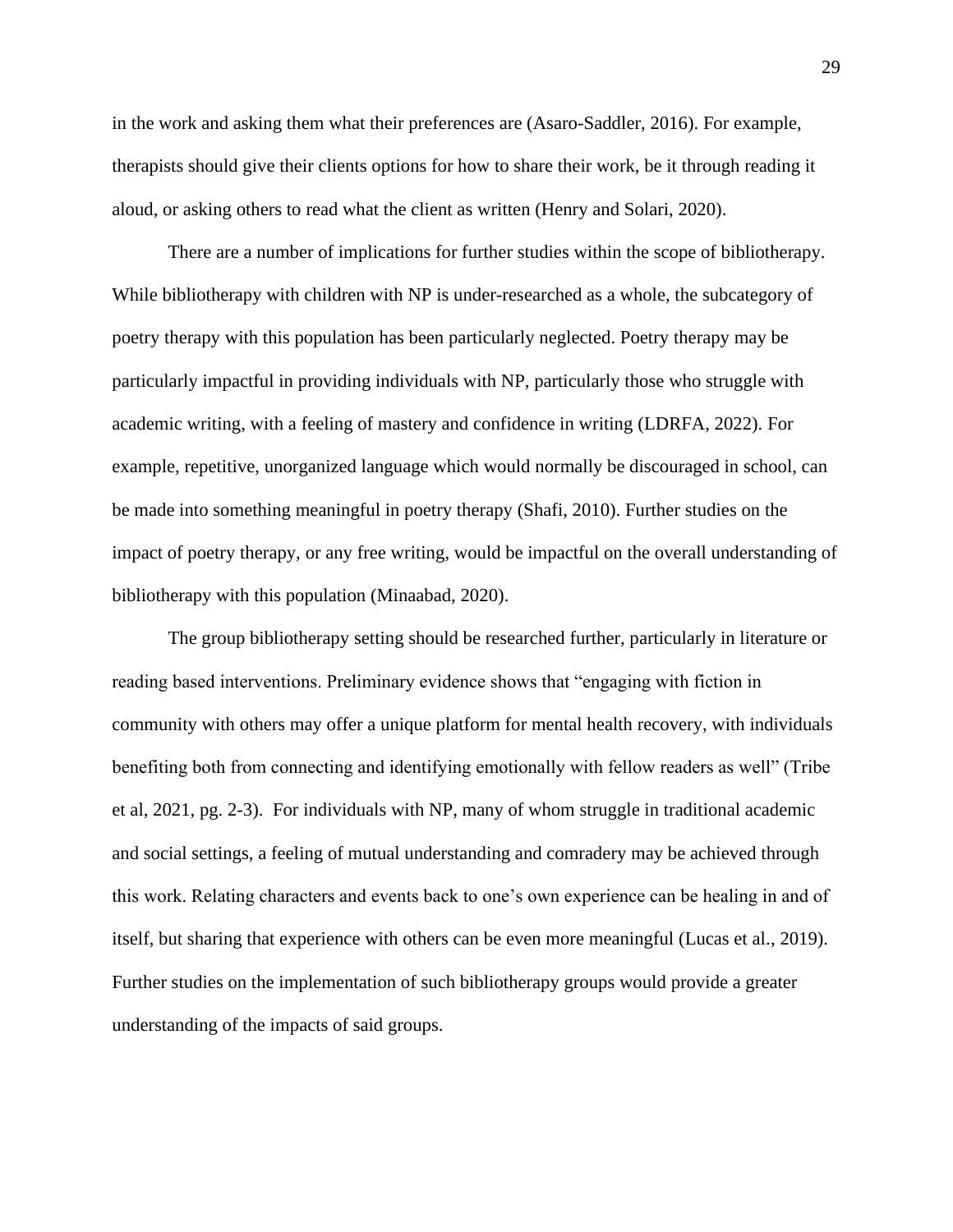Limitations of existing research include minimal exploration of bibliotherapy as a means of healing, particularly in comparison to other expressive arts forms and other forms of therapy in general. Furthermore, all of the research gathered for this literature review were English language publications found through a specific database, so research on bibliotherapy that may have been found elsewhere was not included. In addition, the majority of studies reviewed here utilized rather small sample sizes, which may impact the reliability and validity of that research.

This thesis reviewed literature on the connection between NP and mental illness, bibliotherapy as treatment for mental illness, and limitations and considerations of reading and writing for individuals with NP, in order to further understand how bibliotherapy can be used with children with NP in the future. Research suggests that bibliotherapy could be a meaningful and effective form of treatment for children with NP, so long as therapists and facilitators consider their client's individual needs, specifically regarding reading and writing. Engaging in bibliotherapy interventions in ways that work for them, could provide children with NP a newfound feeling of mastery and connection to subjects that they once considered too difficult with which to engage. Introducing a way for children with NP to engage in bibliotherapy interventions could enhance the therapeutic relationship between client and therapist by encouraging new means of expression and provide clients with new therapeutic tools to help them academically and emotionally.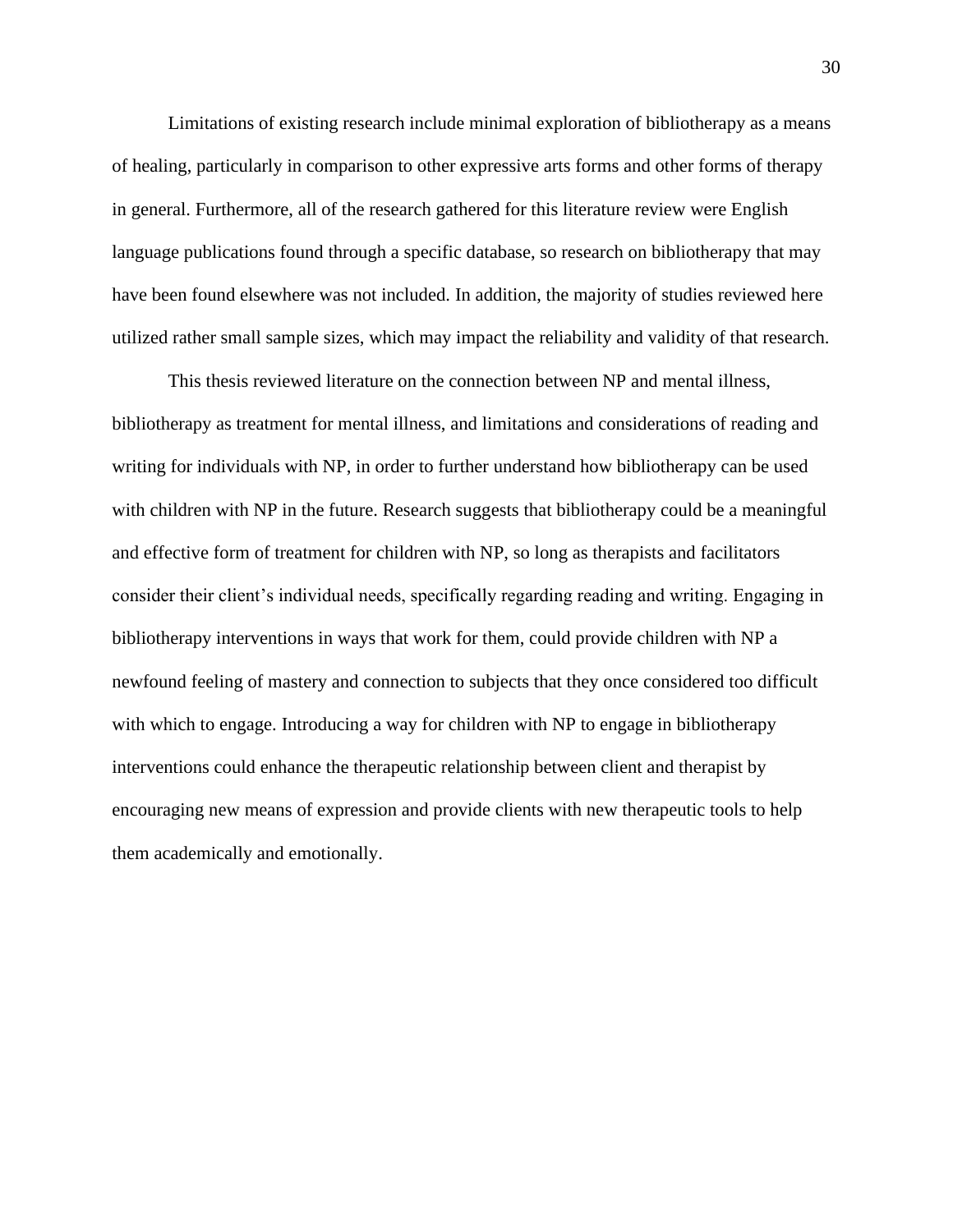## **References**

- Al-Dababneh, K. A., & Al-Zboon, E. K. (2017). Understanding impulsivity among children with specific learning disabilities in inclusion schools. *Learning Disability Quarterly*, 41(2), 100–112.<https://doi.org/10.1177/0731948717726497>
- Asaro-Saddler, K. (2015). Using evidence-based practices to teach writing to children with autism spectrum disorders. *Preventing School Failure: Alternative Education for Children and Youth*, 60(1), 79–85.<https://doi.org/10.1080/1045988x.2014.981793>
- Barowsky, E. I., & Austin, V. (2013). Co-occurrence of emotional and behavioral disorders among adolescents with learning disabilities: implications for education and treatment. *Insights on Learning Disabilities: From Prevailing Theories to Validated Practices*, 10(1). [https://link.gale.com/apps/doc/A338415837/AONE?u=mlin\\_oweb&sid](https://link.gale.com/apps/doc/A338415837/AONE?u=mlin_oweb&sid=googleScholar&xid=287d350d) [=googleScholar&xid=287d350d](https://link.gale.com/apps/doc/A338415837/AONE?u=mlin_oweb&sid=googleScholar&xid=287d350d)
- Bembry, J. X., Zentgraf, S., & Baffour, T. (2013). Social skills training through poetry therapy: A group intervention with schizophrenic patients. *Journal of Poetry Therapy*, 26(2), 73– 82.<https://doi.org/10.1080/08893675.2013.794534>
- Blair, C. (2002). School readiness: Integrating cognition and emotion in a neurobiological conceptualization of children's functioning at school entry. *American Psychologist*, 57, 111-127.<https://doi.org/10.1037/0003-066x.57.2.111>
- Centers for Disease Control and Prevention. (2021, September 13). *Increase in developmental disabilities among children in the United States*. Centers for Disease Control and Prevention. [https://www.cdc.gov/ncbddd/developmentaldisabilities/features/increase-in](https://www.cdc.gov/ncbddd/developmentaldisabilities/features/increase-in-developmental-disabilities.html)[developmental-disabilities.html](https://www.cdc.gov/ncbddd/developmentaldisabilities/features/increase-in-developmental-disabilities.html)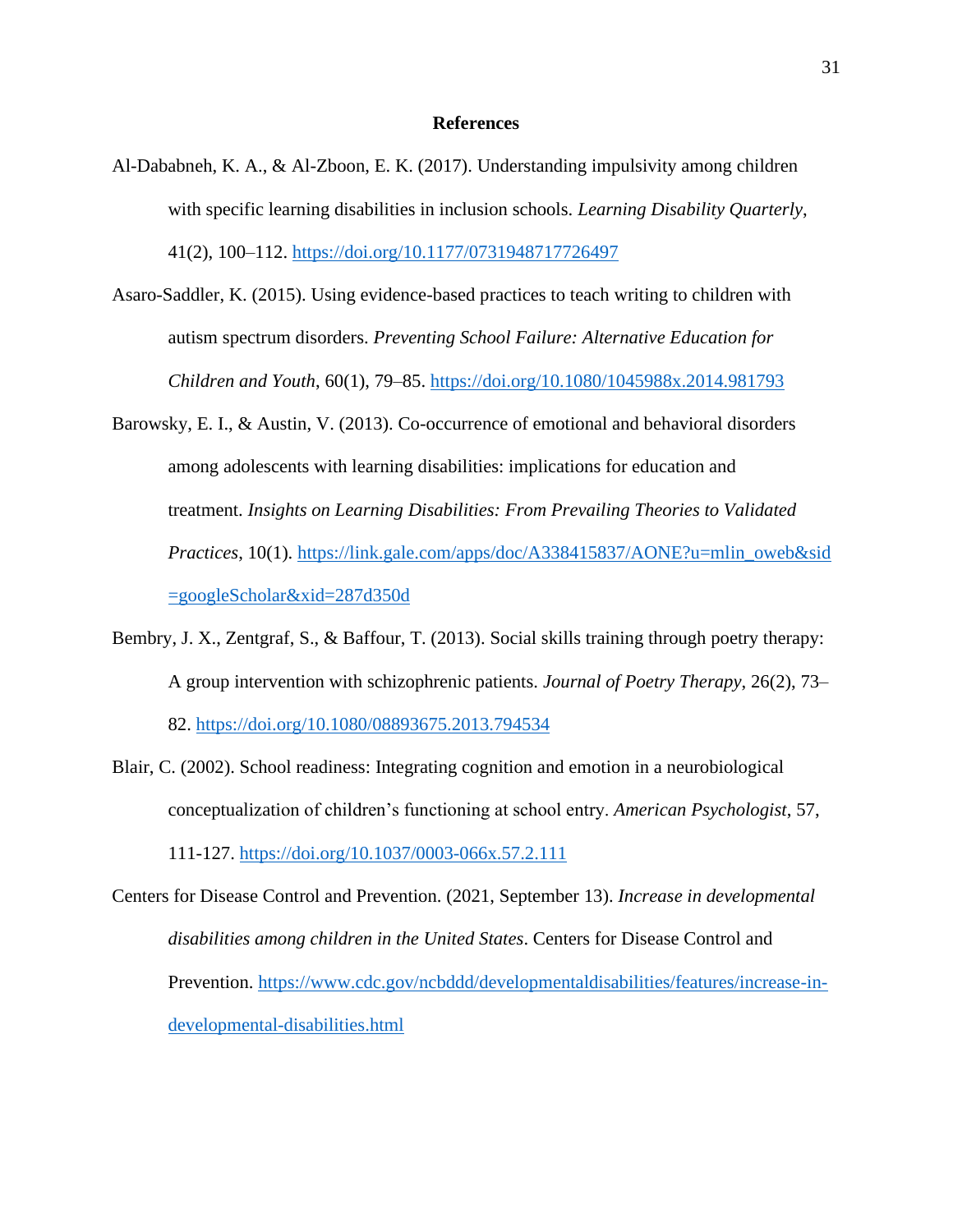- Church, J. A., Cirino, P. T., Miciak, J., Juranek, J., Vaughn, S., & Fletcher, J. M. (2019) Cognitive, intervention, and neuroimaging perspectives on executive function in children with reading disabilities. *Models for Innovation: Advancing Approaches to Higher-Risk and Higher-Impact Learning Disabilities Science. New Directions for Child and Adolescent Development*, 165, 25–54.
- Ciullo, S., Ely, E., McKenna, J. W., Alves, K. D., & Kennedy, M. J. (2018). Reading instruction for students with learning disabilities in grades 4 and 5: An observation study. *Learning Disability Quarterly*, 42(2), 67–79.<https://doi.org/10.1177/0731948718806654>
- Clendon, S., Paynter, J., Walker, S., Bowen, R., & Westerveld, M. F. (2021). Emergent literacy assessment in children with autism spectrum disorder who have limited verbal communication skills: A tutorial. *Language, Speech, and Hearing Services in Schools*, 52(1), 165-180. [https://doi.org/10.1044/2020\\_LSHSS-20-00030](https://doi.org/10.1044/2020_LSHSS-20-00030)
- Costa, A.C., & Abreu, M.V. (2018). Expressive and creative writing in the therapeutic context: From different concepts to the development of therapeutic writing programs. *Psychologica*, 61 (1), 69-86. [https://doi.org/10.14195/1647-8606\\_61-1\\_4](https://doi.org/10.14195/1647-8606_61-1_4)
- De Vries, D., Brennan, Z., Lankin, M., Morse, R., Rix, B., & Becl, T. (2017). Healing with books: A literature review of bibliotherapy used with children and youth who have experienced trauma. *Therapeutic Recreation Journal*, *51*(1), 48–74. <https://doi.org/10.18666/trj-2017-v51-i1-7652>
- Eisen, K., Lawlor, C., Wu, C. D., & Mason, D. (2018). Reading and recovery expectations: Implementing a recovery-oriented bibliotherapy program in an acute inpatient psychiatric setting. *Psychiatric Rehabilitation Journal*, 41(3), 243-245. <http://dx.doi.org/10.1037/prj0000307>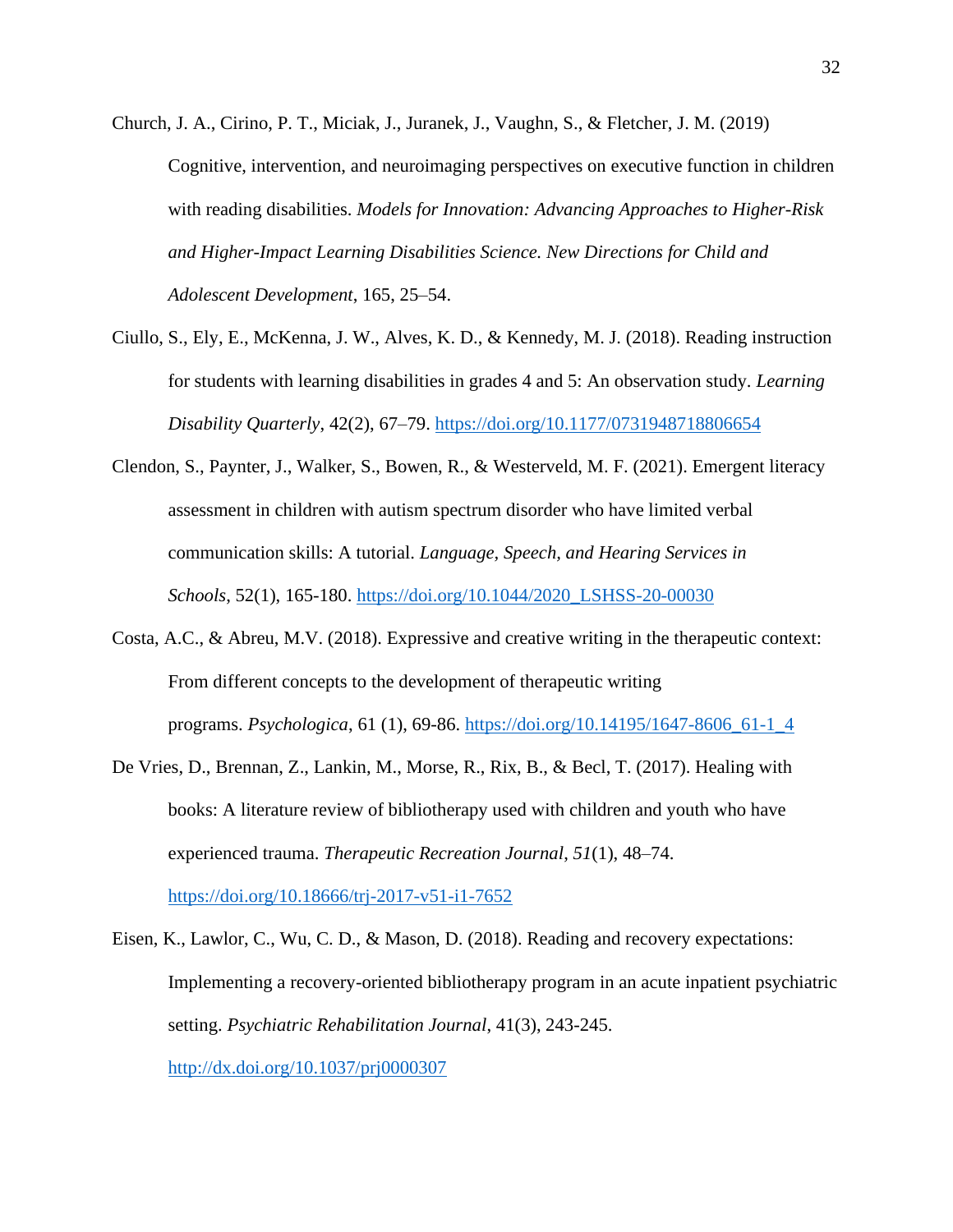Fraser, D. (2011). Mood disorders and poetry: Archaeology of the self. *Journal of Poetry Therapy*, 24(2), 105–115.<https://doi.org/10.1080/08893675.2011.573288>

- Fuller-Thomson, E., Carroll, S. Z., & Yang, W. (2017). Suicide attempts among individuals with specific learning disorders: An underrecognized issue. *Journal of Learning Disabilities*, 51(3), 283–292. <http://dx.doi.org/10.1177/0022219417714776>
- Furman, R., Collins, K., Langer, C., & Bruce, E. A. (2006). Inside a provider's perspective: Using practitioner poetry to explore the treatments of persons with mental illness. *The Arts in Psychotherapy*, 33, 331-342.
- García-Mateos, M., Mateos, L. M. F., & Herrero, J. D. S. (2015). Prevalence of speech and language disorders: Identify and outcome at the learning disabilities. *Journal of Communications Research*, 7(1).<https://doi.org/10.13140/RG.2.1.4205.7045>
- Grills-Taquechel, A., Fletcher, J., Vaughn, S., Stuebing, K. Anxiety and reading difficulties in early elementary school: evidence for unidirectional-or bi-directional relations? *Child Psychiatry Hum Dev* (2012) 43(1):35–47.<http://doi:10.1007/s10578-011-0246-1>
- Hagarty, I., & Morgan, G. (2020). Social-emotional learning for children with learning disabilities: A systematic review. *Educational Psychology in Practice*, 36(2), 208-222. <http://dx.doi.org/10.1080/02667363.2020.1742096>
- Hendren, R. L., Haft, S. L., Black, J. M., White, N. C., & Hoeft, F. (2018). Recognizing psychiatric comorbidity with reading disorders. *Frontiers in Psychiatry*, 9. <https://doi.org/10.3389/fpsyt.2018.00101>
- Hennes, A.-K., Büyüknarci, Ö., Rietz, C., & Grünke, M. (2015). Helping children with specific learning disabilities to improve their narrative writing competence by teaching them to use the story maps strategy. *Insights into Learning Disabilities*, 12(1), 35–56.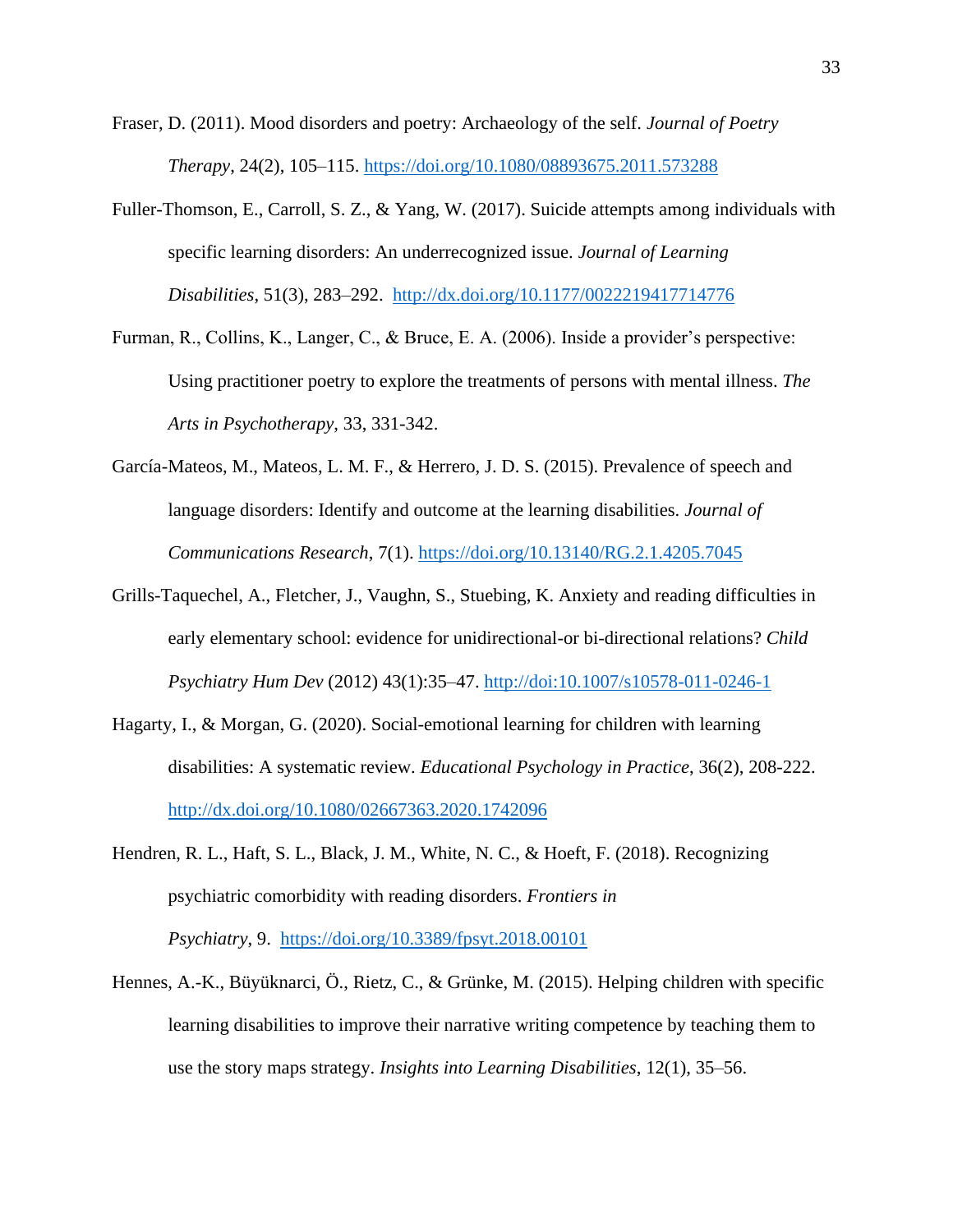- Henry, A.R., Solari, E.J. (2020) Targeting oral language and listening comprehension development for students with autism spectrum disorder: a school-based pilot study. *Journal of Autism and Developmental Disorders* 50, 3763–3776. <https://doi.org/10.1007/s10803-020-04434-2>
- Ihanus, J. (2019). *Transformative words: Writing otherness and identities*. Nova Science Publishers.
- Ion, S. (2021). Social assistance for children and young people with autism spectrum disorders (ASD). *Revista De Asistenta Sociala*, 2, 187–199.
- Kempler, N. Z. (2003). Finding our voice through poetry and psychotherapy. *Journal of Poetry Therapy*, 16(4), 217–220.<https://doi.org/10.1080/08893670310001633002>
- Kreuter, E. A. (2009). Catalyzing the inner spirit of the type-A professional through poetic expression. *Journal of Poetry Therapy: The Interdisciplinary Journal of Practice, Theory, Research and Education*, 22(3), 165–171.
- Lucas, C. V., Teixeira, D., Soares, L., & Oliveira, F. (2019). Bibliotherapy as a hope-building tool in educational settings. *Journal of Poetry Therapy*, 32(4), 199–213. <https://doi.org/10.1080/08893675.2019.1639883>
- Maanmieli, K., & Ihanus, J. (2021). Therapeutic metaphors and personal meanings in group poetry therapy for people with schizophrenia. *Journal of Poetry Therapy*, 34(4), 213– 222.<https://doi.org/10.1080/08893675.2021.1951900>
- Mallett, C. A. (2013). Youthful offending and delinquency: The comorbid impact of maltreatment, mental health problems, and learning disabilities. *Child and Adolescent Social Work Journal*, 31(4), 369–392. [https://doi.org/10.1007/s10560-013-0323-3](https://psycnet.apa.org/doi/10.1007/s10560-013-0323-3)

Mangina, C.A. & Beuzeron-Mangina, H. (2009). *International Journal of Psychophysiology*, 73,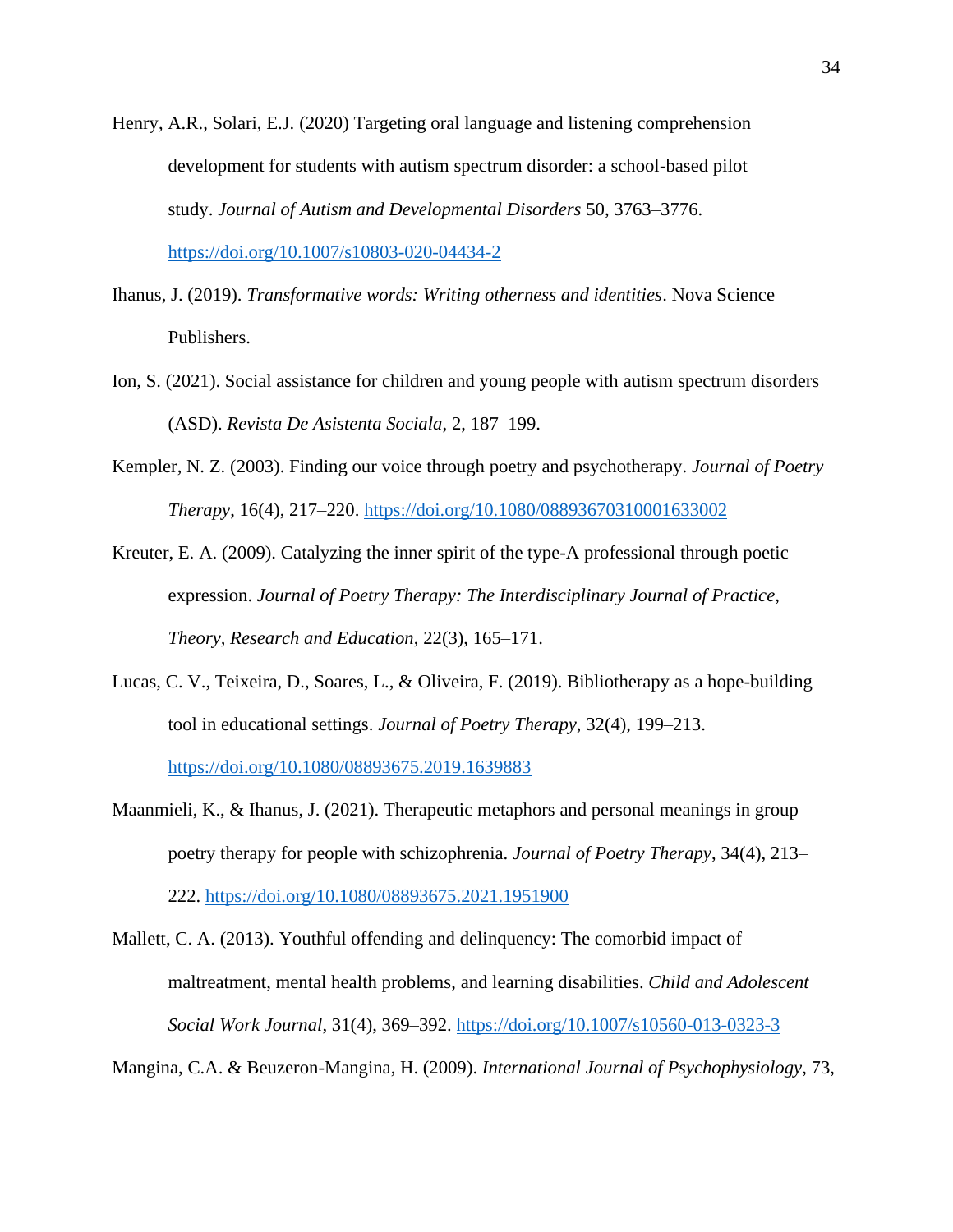Mazher, W. (2018). Teaching students with learning disabilities to cope in middle school. *The Clearing House*, 91(4-5), 155-167

[https://doi.org/https://doi.org/10.1080/00098655.2018.1436822](https://doi.org/https:/doi.org/10.1080/00098655.2018.1436822%20https:/doi.org/https:/doi.org/10.1080/00098655.2018.1436822)

- Mehdizadeh, M., & Khosravi, Z. (2018). An inquiry into the effectiveness of bibliotherapy for children with intellectual disability. *International Journal of Developmental Disabilities*, *65*(4), 285–292. [https://doi.org/10.1080/20473869.2018.1466509](https://doi.org/10.1080/20473869.2018.1466509https:/doi.org/10.1080/20473869.2018.1466509)
- Minaabad, S. (2020). The effect of poetry therapy on the development of language and social skills in children with ASD. *Health Education and Health Promotion, 8*(2), 79-86.
- Morgan, P., Farkas, G., Tufis, P.S., & Sperling, R.S. (2008). Are reading and behavioral problems risk factors for each other? *Journal of Learning Disabilities*, 41, 417-436. <https://doi.org/10.1177/0022219408321123>
- Mumbauer, J., & Kelchner, V. (2017). Promoting mental health literacy through bibliotherapy in school-based settings. *Professional School Counseling*.

<https://doi.org/10.5330/1096-2409-21.1.85>

- Nalavany, B. A., Carawan, L. W., & Brown, L. J. (2011). Considering the role of traditional and specialist schools: do school experiences impact the emotional well-being and selfesteem of adults with dyslexia? *British Journal of Special Education*, 38(4), 191– 200. <https://doi.org/10.1111/j.1467-8578.2011.00523.x>
- Parvathi, G. (2020). Arts based therapeutic intervention on an adolescent living in autism spectrum. *Indian Journal of Health and Well-Being*, 11(4-6), 265–267. <https://doi.org/10.1080/07421656.2019.1609326>

Paz, Z. (2022, March 21). *How art therapy helps people with ADHD, learning disabilities and*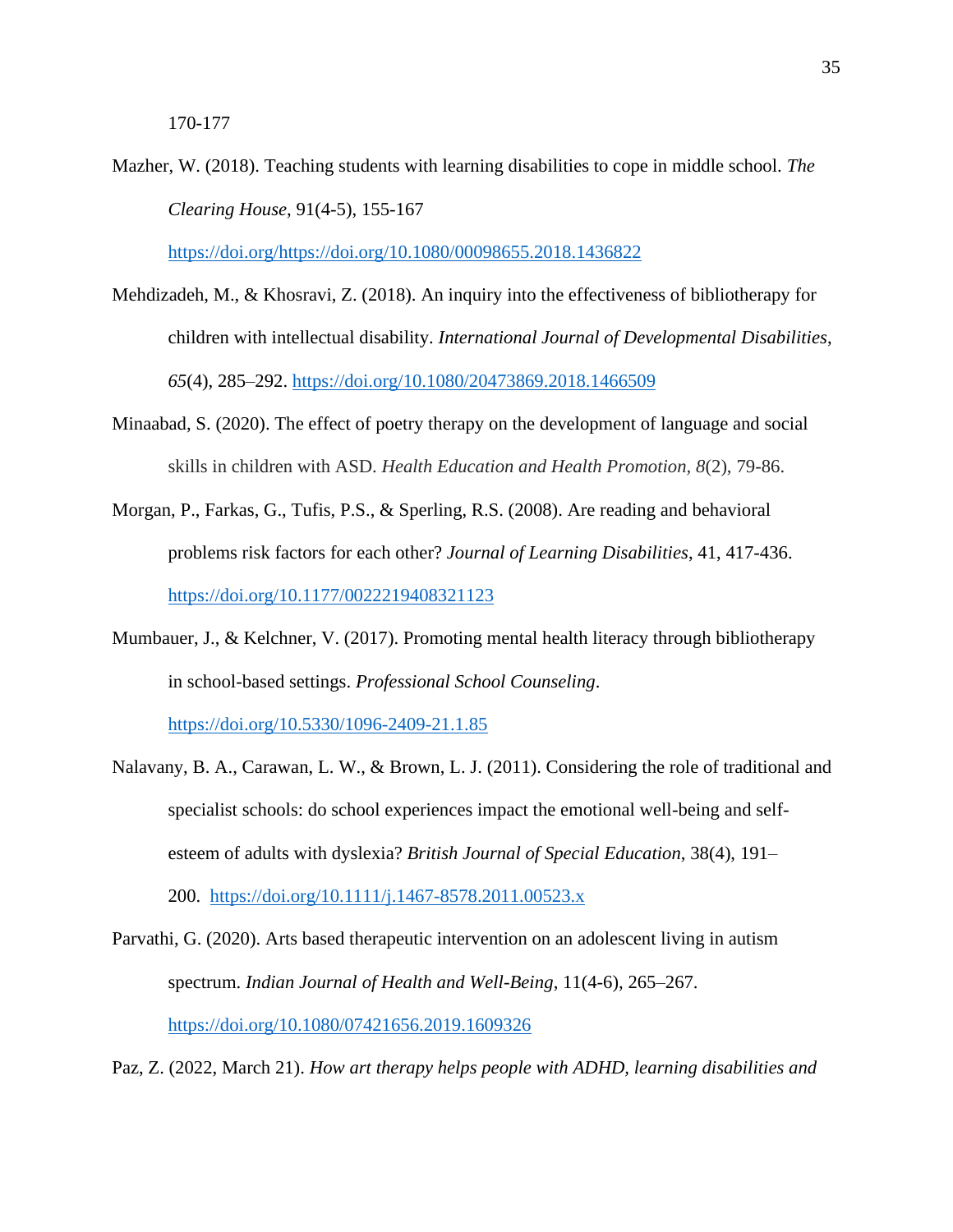*autism*. LDRFA. Retrieved from https://www.ldrfa.org/how-art-therapy-helps-people-withadhd-learning-disabilities-and-

autism/#:~:text=Expressing%20creativity%20through%20art%20also,with%20learning%2 0disabilities%2C%20dyslexic%20children.

Pearce, L. (2017, March 1). Learning disability and mental health. Retrieved from https://rcni.com/nursing-standard.

- Pollak, D. (2005). *Dyslexia, the self and higher education: Learning life histories of students identified as dyslexic*. London: Trentham Books Ltd.
- Rachle, N.M., Chang, M., & Gaab, N. (2001) Structural brain alterations associated with dyslexia predate reading onset. *Neuroimage*, 57, 742-749. https://doi.org/10.1016/j.neuroimage.2010.09.055
- Revheim, N., Corcoran, C.M., Dias, E., Hellmann, E., Martinez, A., Butler, P.D., Lehrfeld, J. M., DiCostanzo, J., Albert, J., & Javitt, D. C. (2014) Reading deficits in schizophrenia and individuals at high clinical risk: relationship to sensory function, course of illness, and psychosocial outcome. *The American journal of psychiatry*, *171*(9), 949–959.

https://doi.org/10.1176/appi.ajp.2014.13091196

- Rodriguez, C., Gonzalez-Castro, P., Grunke, M., Cerezo, R., & Alvarez, D. (2015) How do students with attention-deficit/hyperactivity disorders and writing learning disabilities differ from their non-labeled peers in their ability to compose texts? *Learning Disabilities: A Contemporary Journal*, 13(2), 157-175.
- Sapra, R. (2019). Study to explore the role of narratives and bibliotherapy for social and emotional skill enhancement in children with ADHD. *IAHRW International Journal of Social Sciences*, *7*(12), 2160–2167.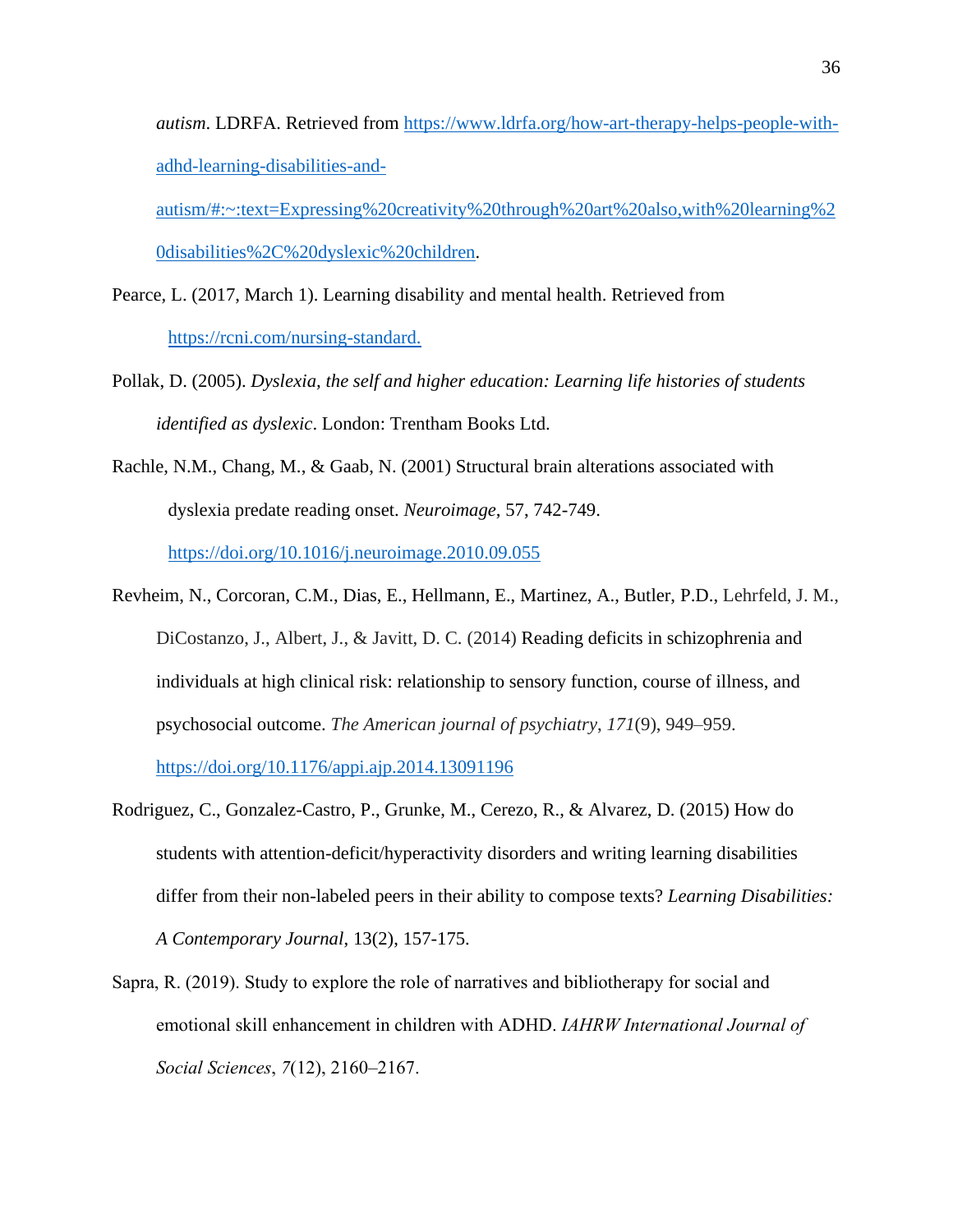- Sevinç, G. (2019). Healing mental health through reading: Bibliotherapy. *Current Approaches in Psychiatry*, 11(4), 483-495. http://dx.doi.org/10.18863/pgy.474083
- Shafi, N. (2010). Poetry therapy and schizophrenia: Clinical and neurological perspectives. *Journal of Poetry Therapy*, 23(2), 87–99. https://doi.org/10.1080/08893675.2010.482811
- Sharma, D. (2018). Being alive with poetry: Sustaining the self by writing poetry. *Journal of Poetry Therapy*, 32(1), 22–36. https://doi.org/10.1080/08893675.2019.1548728
- Smithgall, C., Gladden, R. M., Howard, E., Goerge, R., & Courtney, M. E. (2004). *Education experiences of children in out-of-home care*. Chapin Hall Center for Children. https://www.chapinhall.org/research/educational-experiences-of-children-in-out-ofhome-care-2/
- Soter, A. O. (2016). Reading and writing poetically for wellbeing: Language as a field of energy in practice. *Journal of Poetry Therapy: The Interdisciplinary Journal of Practice, Theory, Research and Education*, 29(3), 161–174.
- Strang, J. F., Kenworthy, L., Daniolos, P., Case, L., Wills, M. C., Martin, A., & Wallace, G. L. (2012). Depression and anxiety symptoms in children and adolescents with autism spectrum disorders without intellectual disability. *Research in Autism Spectrum Disorders*, 6(1), 406-412. http://dx.doi.org/10.1016/j.rasd.2011.06.015
- Tamura, H. (2001). Poetry therapy for schizophrenia: A linguistic psychotherapeutic model of renku (linked poetry). *The Arts in Psychotherapy* 28, 319-238.
- Tribe, K. V., Papps, F. A., & Calvert, F. (2021). "It just gives people hope": A qualitative inquiry into the lived experience of the Harry Potter world in mental health recovery. *The Arts in Psychotherapy*, 74. https://doi.org/10.1016/j.aip.2021.101802
- U.S. Department of Health and Human Services. (2015, September). Autism spectrum disorder